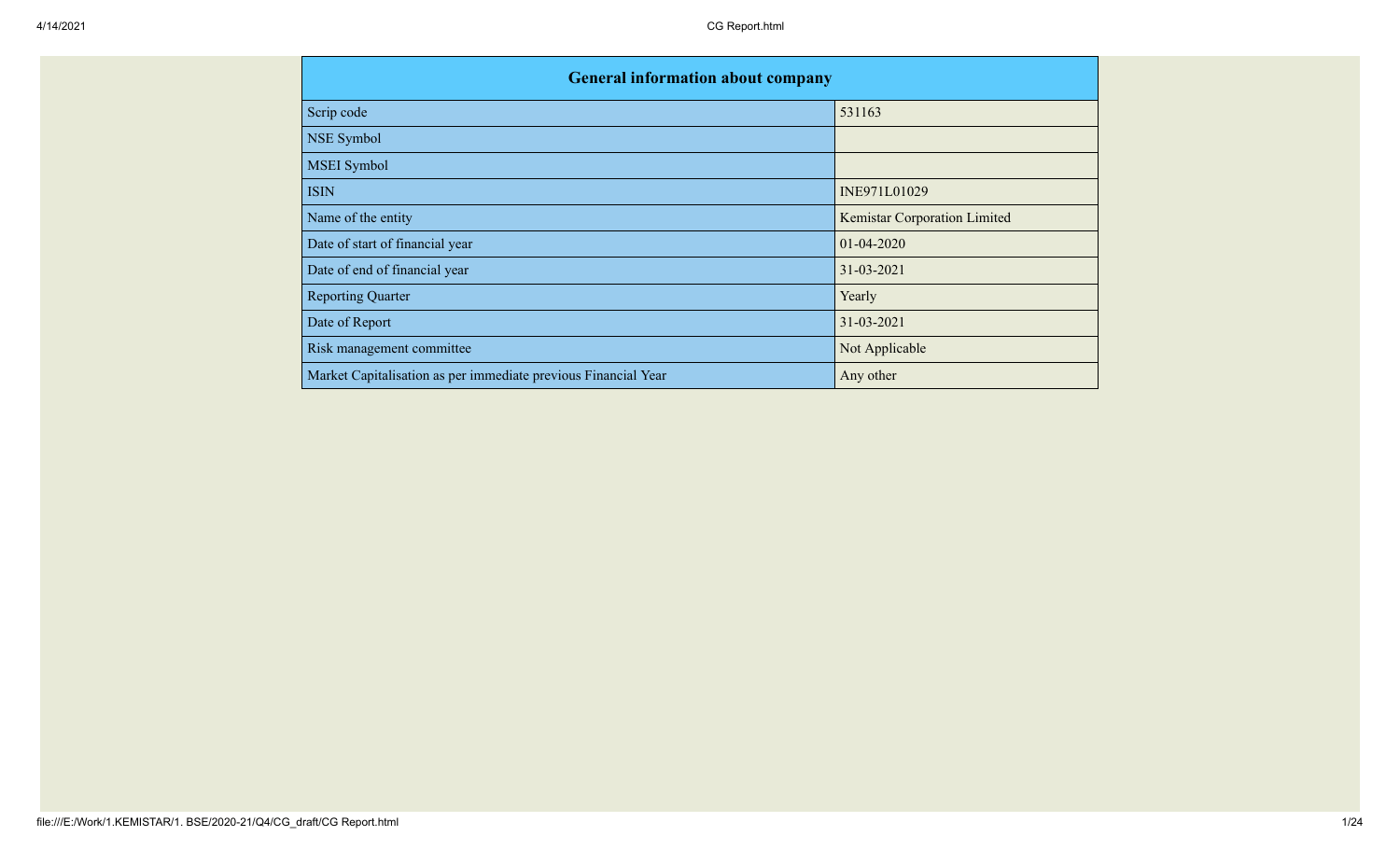|                |                      | <b>Annexure I</b>                                              |                     |            |                                                       |                            |                                 |                            |                                                                                                      |                                             |                                                          |                            |                      |                                                       |                                                                                                                                                |                                                                                                                                                                      |                                                                                                                                                                          |                                                                                                                                                                                                            |                                      |                                             |
|----------------|----------------------|----------------------------------------------------------------|---------------------|------------|-------------------------------------------------------|----------------------------|---------------------------------|----------------------------|------------------------------------------------------------------------------------------------------|---------------------------------------------|----------------------------------------------------------|----------------------------|----------------------|-------------------------------------------------------|------------------------------------------------------------------------------------------------------------------------------------------------|----------------------------------------------------------------------------------------------------------------------------------------------------------------------|--------------------------------------------------------------------------------------------------------------------------------------------------------------------------|------------------------------------------------------------------------------------------------------------------------------------------------------------------------------------------------------------|--------------------------------------|---------------------------------------------|
|                |                      | Annexure I to be submitted by listed entity on quarterly basis |                     |            |                                                       |                            |                                 |                            |                                                                                                      |                                             |                                                          |                            |                      |                                                       |                                                                                                                                                |                                                                                                                                                                      |                                                                                                                                                                          |                                                                                                                                                                                                            |                                      |                                             |
|                |                      |                                                                |                     |            |                                                       |                            |                                 |                            |                                                                                                      |                                             | <b>I. Composition of Board of Directors</b>              |                            |                      |                                                       |                                                                                                                                                |                                                                                                                                                                      |                                                                                                                                                                          |                                                                                                                                                                                                            |                                      |                                             |
|                |                      |                                                                |                     |            |                                                       |                            |                                 |                            | Disclosure of notes on composition of board of directors explanatory                                 |                                             |                                                          |                            |                      |                                                       |                                                                                                                                                |                                                                                                                                                                      |                                                                                                                                                                          |                                                                                                                                                                                                            |                                      |                                             |
|                |                      |                                                                |                     |            |                                                       |                            |                                 |                            |                                                                                                      |                                             | Wether the listed entity has a Regular Chairperson   Yes |                            |                      |                                                       |                                                                                                                                                |                                                                                                                                                                      |                                                                                                                                                                          |                                                                                                                                                                                                            |                                      |                                             |
|                |                      |                                                                |                     |            |                                                       |                            |                                 |                            |                                                                                                      |                                             | Whether Chairperson is related to MD or CEO   Yes        |                            |                      |                                                       |                                                                                                                                                |                                                                                                                                                                      |                                                                                                                                                                          |                                                                                                                                                                                                            |                                      |                                             |
| <sub>Sr</sub>  | Title<br>(Mr)<br>Ms) | Name of the<br>Director                                        | PAN                 | <b>DIN</b> | Category 1<br>of directors                            | Category 2<br>of directors | Category<br>$3$ of<br>directors | Date<br>of<br><b>Birth</b> | Whether<br>special<br>resolution<br>passed?<br>[Refer Reg.<br>$17(1A)$ of<br>Listing<br>Regulations] | Date of<br>passing<br>special<br>resolution | <b>Initial Date</b><br>of<br>appointment                 | Date of Re-<br>appointment | Date of<br>cessation | Tenure<br><sub>of</sub><br>director<br>(in<br>months) | No of<br>Directorship<br>in listed<br>entities<br>including<br>this listed<br>entity (Refer<br>Regulation<br>17A of<br>Listing<br>Regulations) | No of<br>Independent<br>Directorship<br>in listed<br>entities<br>including<br>this listed<br>entity<br>(Refer<br>Regulation<br>$17A(1)$ of<br>Listing<br>Regulations | Number of<br>memberships<br>in Audit/<br>Stakeholder<br>Committee(s)<br>including this<br>listed entity<br>(Refer<br>Regulation<br>$26(1)$ of<br>Listing<br>Regulations) | No of post<br>of<br>Chairperson<br>in Audit/<br>Stakeholder<br>Committee<br>held in listed<br>entities<br>including<br>this listed<br>entity (Refer<br>Regulation<br>$26(1)$ of<br>Listing<br>Regulations) | Notes for<br>not<br>providing<br>PAN | Notes for<br>not<br>providing<br><b>DIN</b> |
| $\mathbf{1}$   | Mr                   | <b>KETANKUMAR</b><br><b>PATEL</b>                              | AFJPP0418F          | 01157786   | Executive<br>Director                                 | Chairperson MD             |                                 | $04 -$<br>$11-$<br>1974    | NA                                                                                                   |                                             | 30-09-2011                                               | 11-01-2019                 |                      | 60                                                    |                                                                                                                                                | $\Omega$                                                                                                                                                             |                                                                                                                                                                          | $\mathbf{0}$                                                                                                                                                                                               |                                      |                                             |
|                | Mr<br>$\overline{2}$ | <b>MAHESHKUMAR</b><br><b>BALDHA</b>                            | ANQPB6174M 06542441 |            | Non-<br>Executive -<br>Independent<br>Director        | Not<br>Applicable          |                                 | $01-$<br>$06 -$<br>1975    | <b>NA</b>                                                                                            |                                             | 24-04-2018                                               |                            |                      | 60                                                    |                                                                                                                                                |                                                                                                                                                                      | $\Omega$                                                                                                                                                                 | $\overline{2}$                                                                                                                                                                                             |                                      |                                             |
|                | Mr<br>$\mathfrak{Z}$ | <b>HRISHIKESH</b><br><b>DIPAKBHAI</b><br><b>RAKHOLIA</b>       | CDSPR2211P          | 08699877   | Non-<br>Executive -<br>Non<br>Independent<br>Director | <b>Not</b><br>Applicable   |                                 | $24 -$<br>$10-$<br>1997    | NA                                                                                                   |                                             | 14-02-2020                                               |                            |                      | 60                                                    |                                                                                                                                                | $\Omega$                                                                                                                                                             | 2                                                                                                                                                                        | $\Omega$                                                                                                                                                                                                   |                                      |                                             |
| $\overline{4}$ | Ms                   | <b>FALGUNI PATEL</b>                                           | FTHPP5394F          | 08781512   | Non-<br>Executive -<br>Independent<br>Director        | <b>Not</b><br>Applicable   |                                 | $28 -$<br>$08 -$<br>1979   | <b>NA</b>                                                                                            |                                             | 06-07-2020                                               |                            |                      | 60                                                    |                                                                                                                                                |                                                                                                                                                                      | 2                                                                                                                                                                        | $\overline{0}$                                                                                                                                                                                             |                                      |                                             |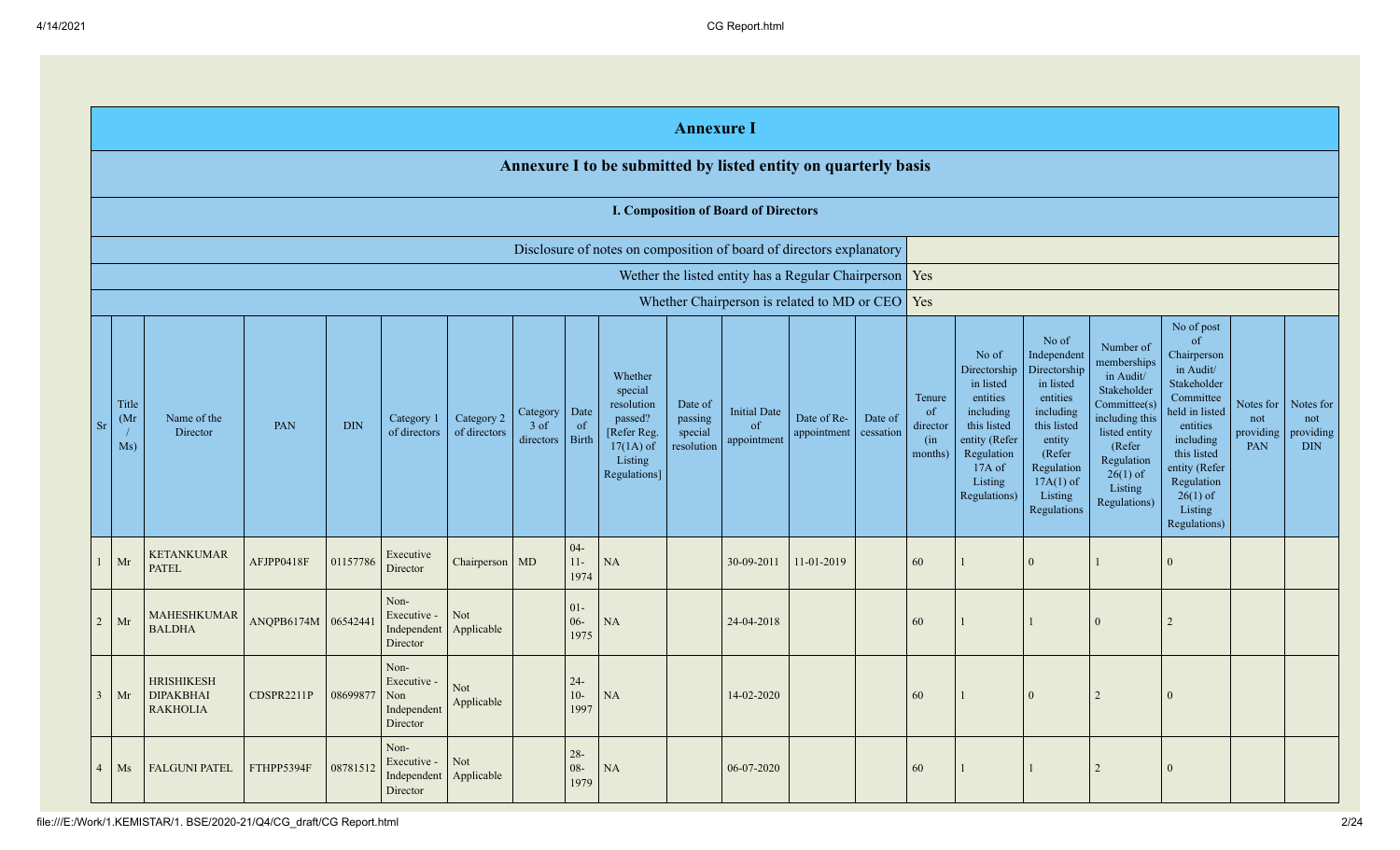|                                                   | <b>Audit Committee Details</b>                                                                                       |                                                       |                                         |             |                  |                      |         |  |  |  |  |
|---------------------------------------------------|----------------------------------------------------------------------------------------------------------------------|-------------------------------------------------------|-----------------------------------------|-------------|------------------|----------------------|---------|--|--|--|--|
|                                                   |                                                                                                                      | Whether the Audit Committee has a Regular Chairperson | Yes                                     |             |                  |                      |         |  |  |  |  |
| <b>Sr</b>                                         | <b>DIN</b><br>Name of Committee<br>Category 2 of<br>Category 1 of directors<br>directors<br><b>Number</b><br>members |                                                       |                                         |             |                  | Date of<br>Cessation | Remarks |  |  |  |  |
|                                                   | 06542441                                                                                                             | <b>MAHESHKUMAR</b><br><b>BALDHA</b>                   | Non-Executive - Independent<br>Director | Chairperson | $06 - 02 - 2019$ |                      |         |  |  |  |  |
| 2                                                 | 01157786                                                                                                             | <b>KETANKUMAR</b><br>PATEL                            | <b>Executive Director</b>               | Member      | $06 - 02 - 2019$ |                      |         |  |  |  |  |
| $\mathcal{E}$<br><b>FALGUNI PATEL</b><br>08781512 |                                                                                                                      |                                                       | Non-Executive - Independent<br>Director | Member      | $06-07-2000$     |                      |         |  |  |  |  |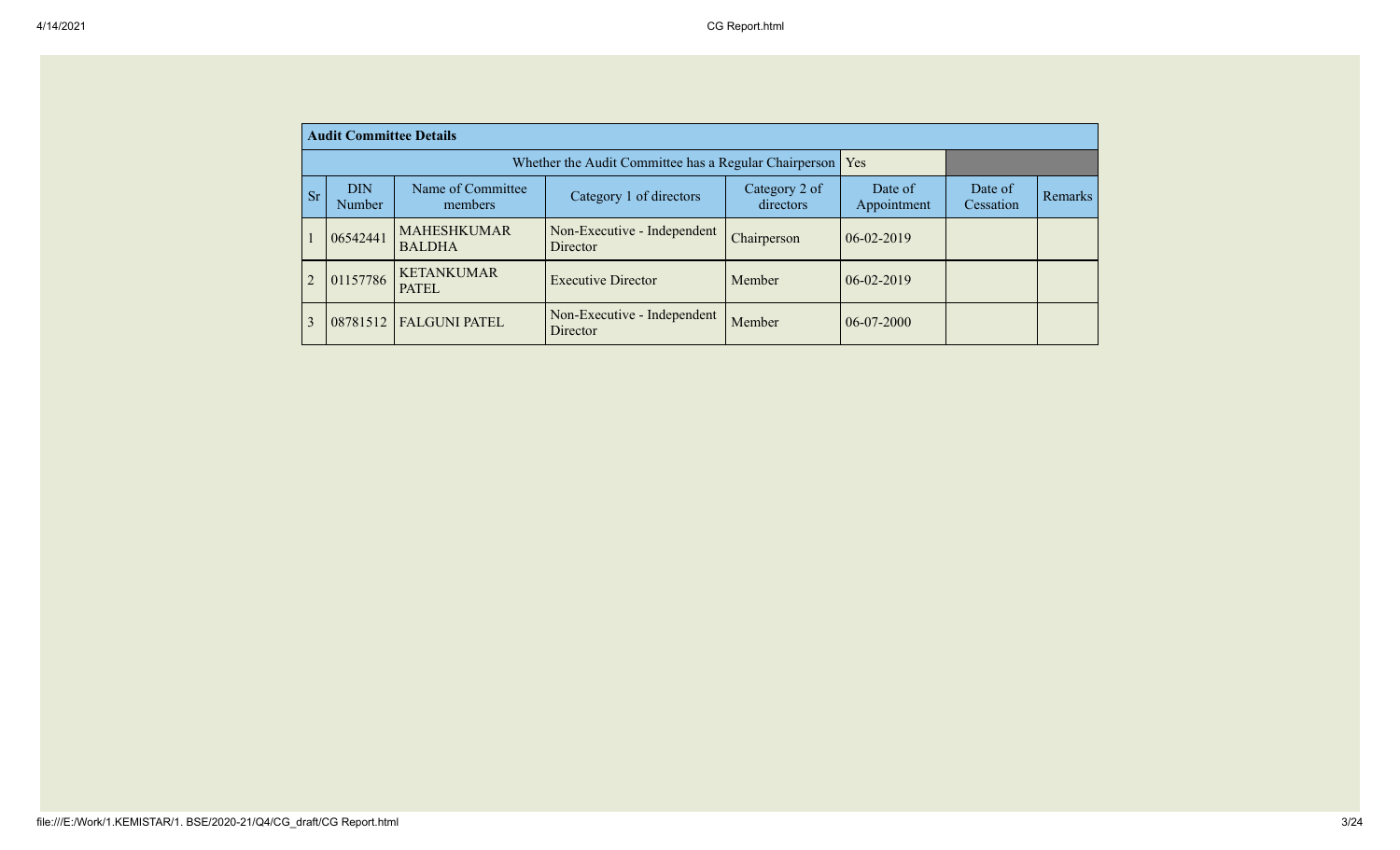|           | Nomination and remuneration committee |                                                                             |                                         |                            |                        |                      |         |  |  |  |
|-----------|---------------------------------------|-----------------------------------------------------------------------------|-----------------------------------------|----------------------------|------------------------|----------------------|---------|--|--|--|
|           |                                       | Whether the Nomination and remuneration committee has a Regular Chairperson | Yes                                     |                            |                        |                      |         |  |  |  |
| <b>Sr</b> | <b>DIN</b><br>Number                  | Name of Committee<br>members                                                | Category 1 of directors                 | Category 2 of<br>directors | Date of<br>Appointment | Date of<br>Cessation | Remarks |  |  |  |
|           | 06542441                              | <b>MAHESHKUMAR</b><br><b>BALDHA</b>                                         | Non-Executive - Independent<br>Director | Chairperson                | 27-04-2018             |                      |         |  |  |  |
|           | 08781512                              | <b>FALGUNI PATEL</b>                                                        | Non-Executive - Independent<br>Director | Member                     | $06-07-2020$           |                      |         |  |  |  |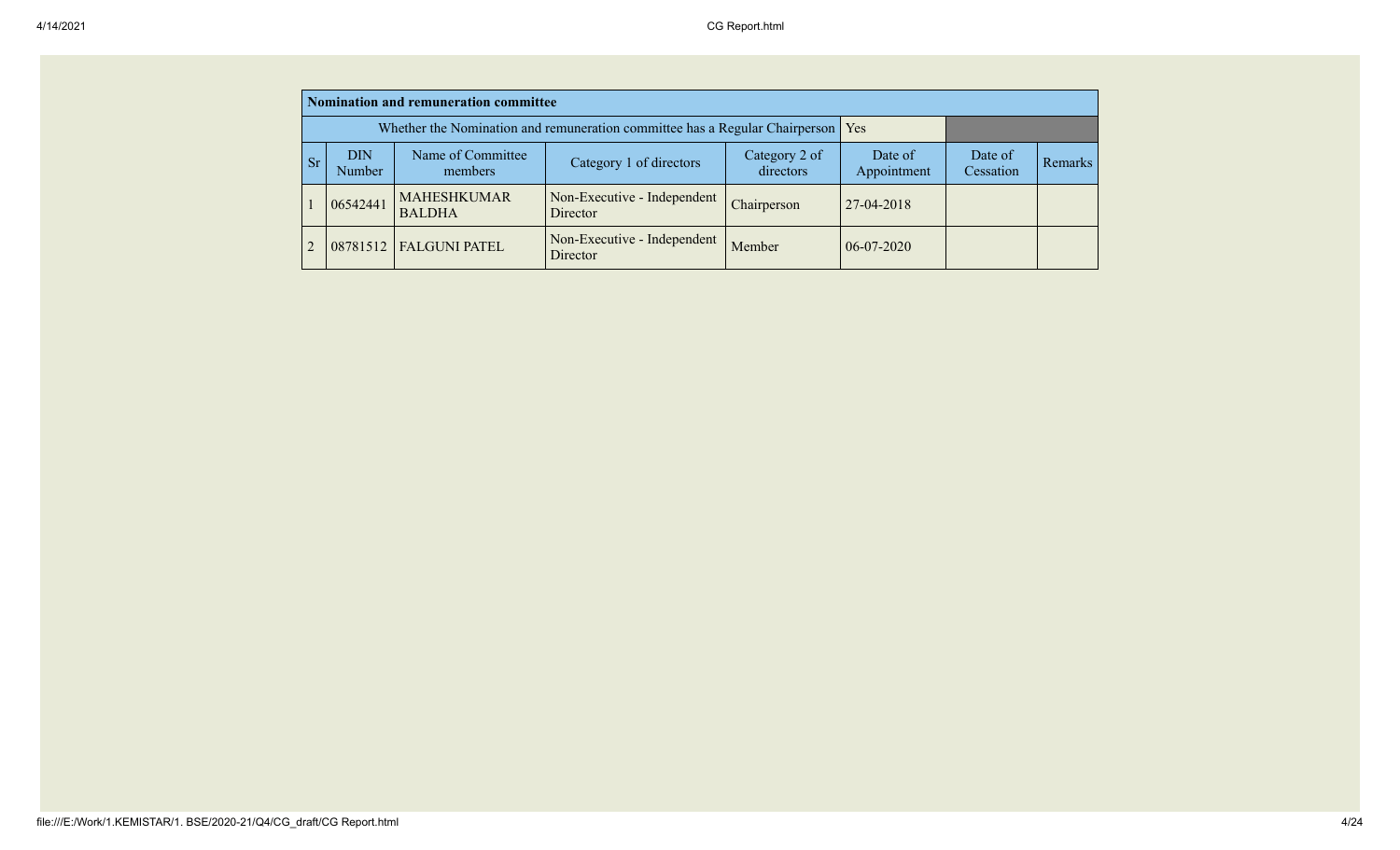|                | <b>Stakeholders Relationship Committee</b> |                                                                                 |                                                    |                            |                        |                      |         |  |  |  |  |
|----------------|--------------------------------------------|---------------------------------------------------------------------------------|----------------------------------------------------|----------------------------|------------------------|----------------------|---------|--|--|--|--|
|                |                                            | Whether the Stakeholders Relationship Committee has a Regular Chairperson   Yes |                                                    |                            |                        |                      |         |  |  |  |  |
| <b>Sr</b>      | DIN<br>Name of Committee members<br>Number |                                                                                 | Category 1 of directors                            | Category 2 of<br>directors | Date of<br>Appointment | Date of<br>Cessation | Remarks |  |  |  |  |
|                | 06542441                                   | <b>MAHESHKUMAR</b><br><b>BALDHA</b>                                             | Non-Executive - Independent<br><b>Director</b>     | Chairperson                | 12-08-2019             |                      |         |  |  |  |  |
| $\overline{2}$ | 08699877                                   | HRISHIKESH DIPAKBHAI<br><b>RAKHOLIA</b>                                         | Non-Executive - Non<br><b>Independent Director</b> | Member                     | $14 - 02 - 2020$       |                      |         |  |  |  |  |
| 3              | 08781512                                   | <b>FALGUNI PATEL</b>                                                            | Non-Executive - Independent<br><b>Director</b>     | Member                     | $06-07-2020$           |                      |         |  |  |  |  |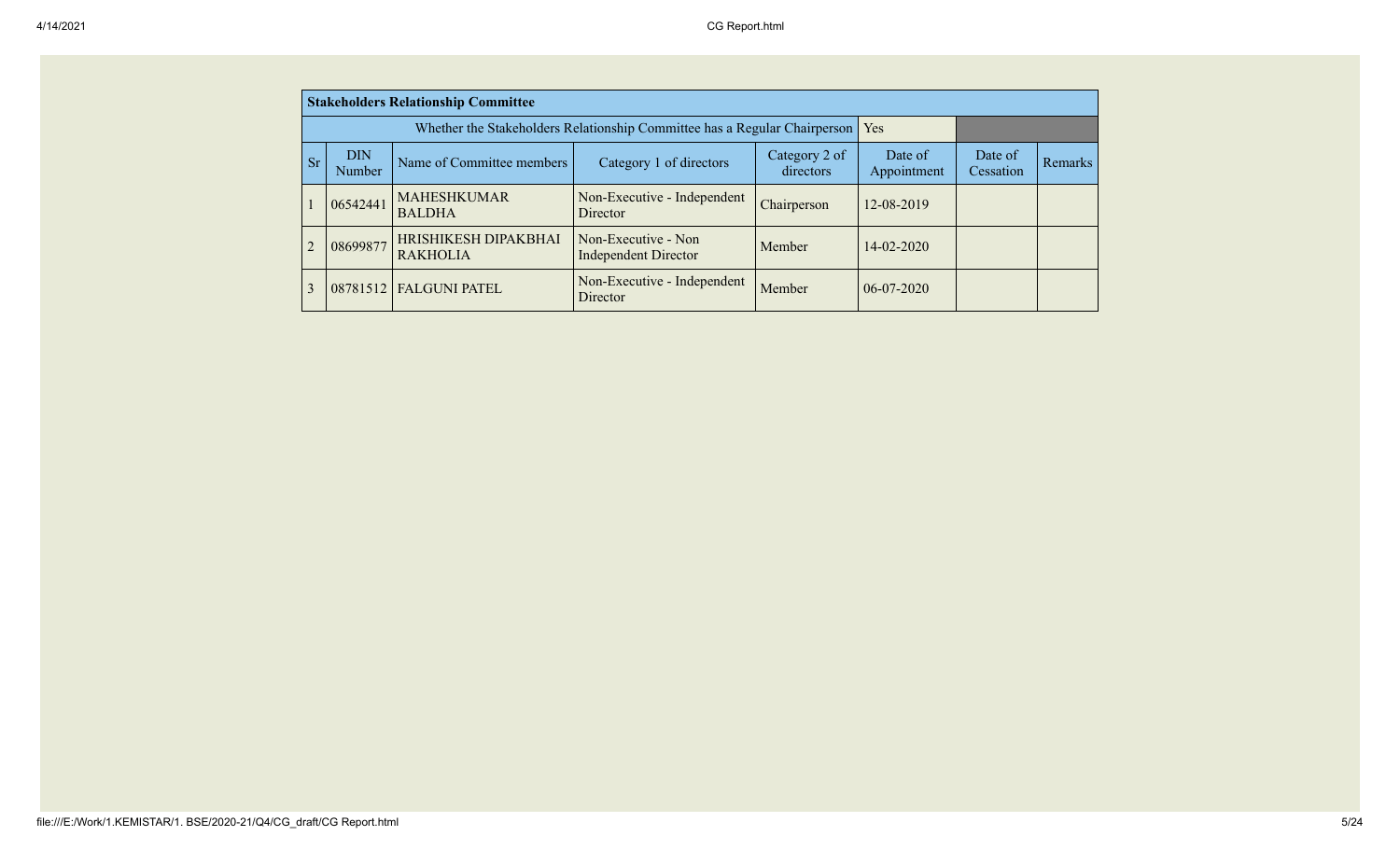|  |           | <b>Risk Management Committee</b> |                              |                            |                            |                        |                      |         |  |  |  |  |
|--|-----------|----------------------------------|------------------------------|----------------------------|----------------------------|------------------------|----------------------|---------|--|--|--|--|
|  |           |                                  |                              |                            |                            |                        |                      |         |  |  |  |  |
|  | <b>Sr</b> | DIN<br>Number                    | Name of Committee<br>members | Category 1 of<br>directors | Category 2 of<br>directors | Date of<br>Appointment | Date of<br>Cessation | Remarks |  |  |  |  |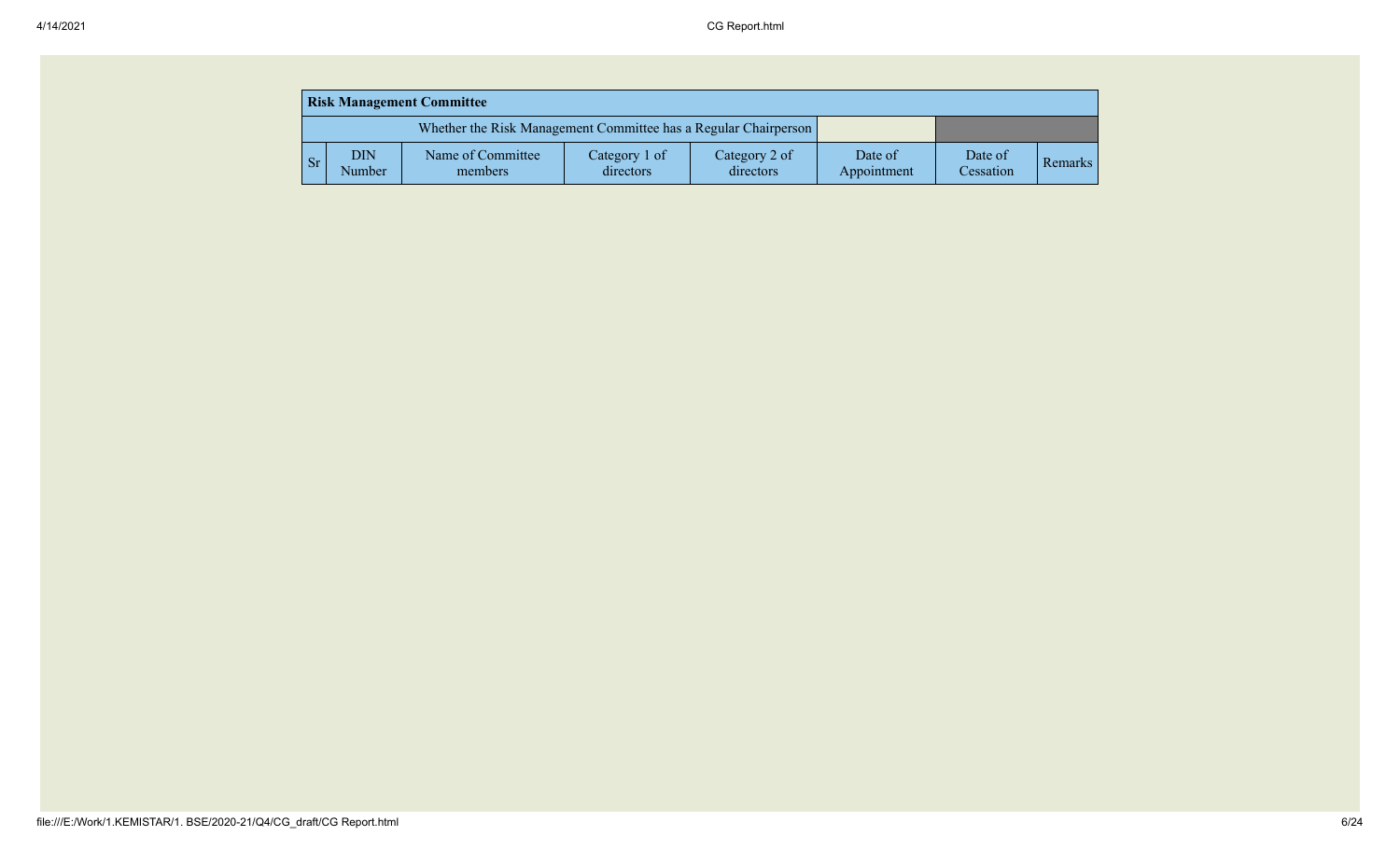| <b>Corporate Social Responsibility Committee</b> |               |                                                                                 |                            |                            |                        |                      |                |  |  |  |
|--------------------------------------------------|---------------|---------------------------------------------------------------------------------|----------------------------|----------------------------|------------------------|----------------------|----------------|--|--|--|
|                                                  |               | Whether the Corporate Social Responsibility Committee has a Regular Chairperson |                            |                            |                        |                      |                |  |  |  |
| Sr.                                              | DIN<br>Number | Name of Committee<br>members                                                    | Category 1 of<br>directors | Category 2 of<br>directors | Date of<br>Appointment | Date of<br>Cessation | <b>Remarks</b> |  |  |  |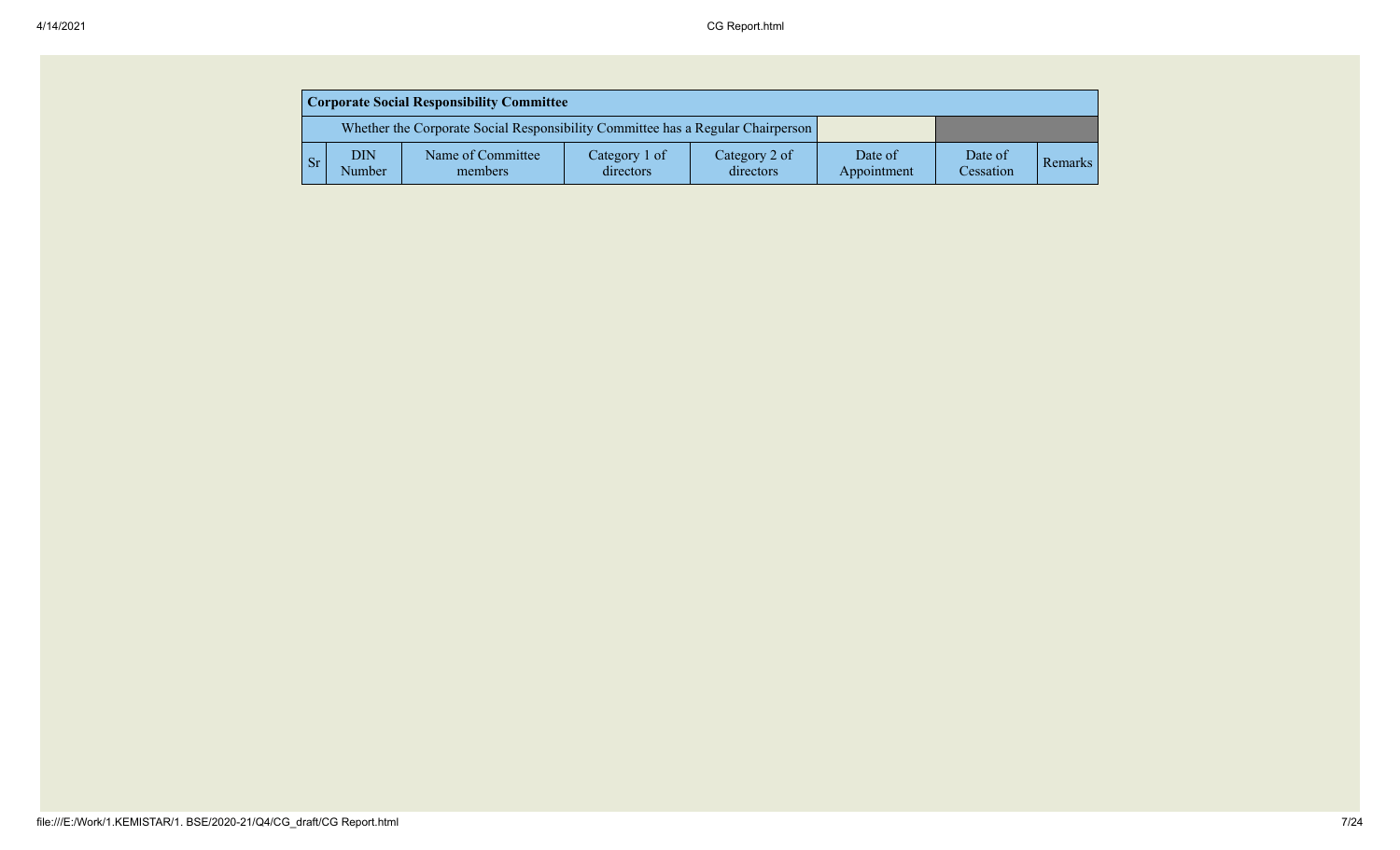| <b>Other Committee</b> |                                                                                                                                     |  |  |
|------------------------|-------------------------------------------------------------------------------------------------------------------------------------|--|--|
|                        | Sr   DIN Number   Name of Committee members   Name of other committee   Category 1 of directors   Category 2 of directors   Remarks |  |  |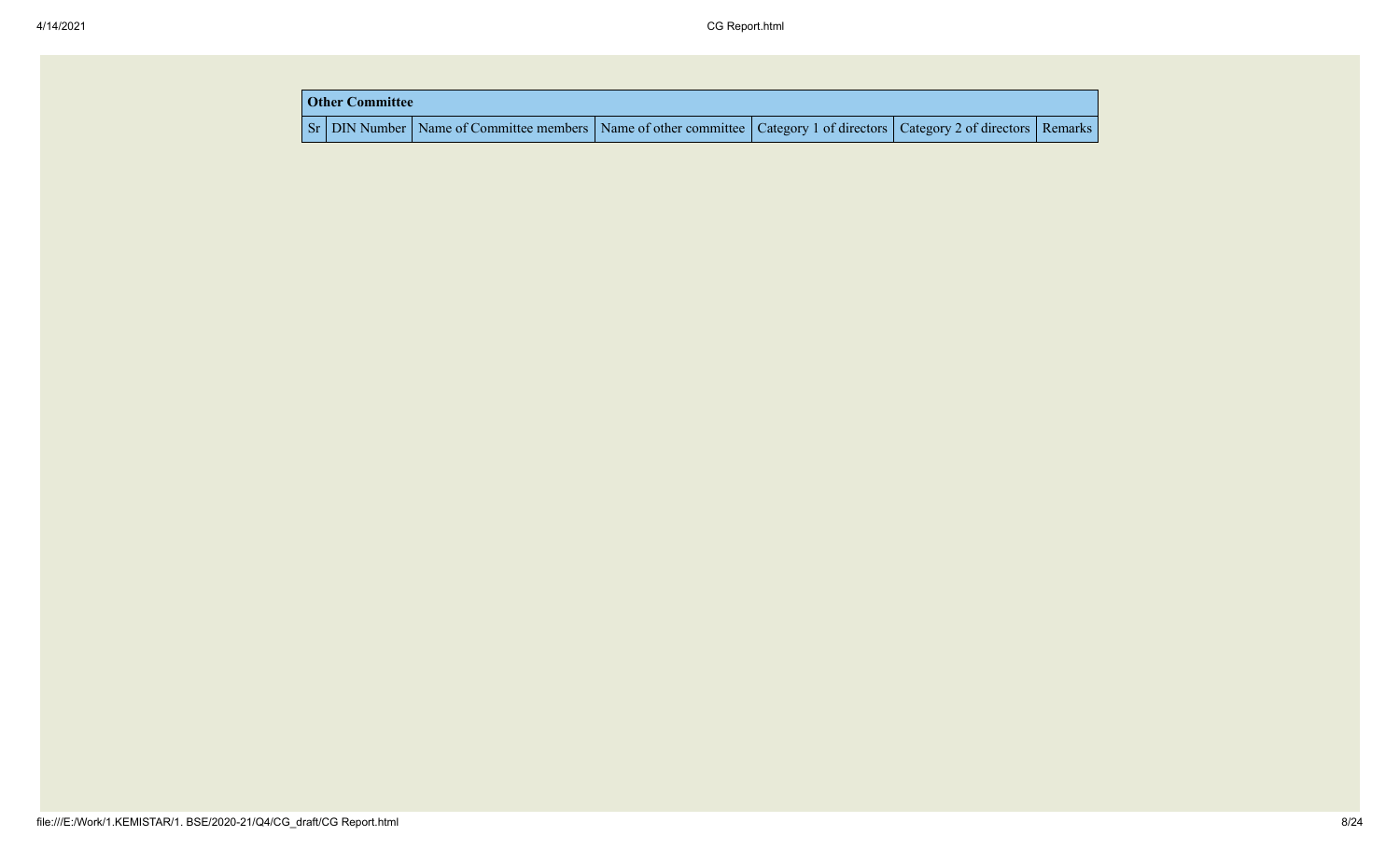|                | <b>Annexure 1</b>                                           |                                                             |                                                                   |                                       |                                                     |                                    |                                                           |  |  |  |  |  |
|----------------|-------------------------------------------------------------|-------------------------------------------------------------|-------------------------------------------------------------------|---------------------------------------|-----------------------------------------------------|------------------------------------|-----------------------------------------------------------|--|--|--|--|--|
|                | <b>Annexure 1</b>                                           |                                                             |                                                                   |                                       |                                                     |                                    |                                                           |  |  |  |  |  |
|                | <b>III. Meeting of Board of Directors</b>                   |                                                             |                                                                   |                                       |                                                     |                                    |                                                           |  |  |  |  |  |
|                | Disclosure of notes on meeting of board of                  | directors explanatory                                       |                                                                   |                                       |                                                     |                                    |                                                           |  |  |  |  |  |
| Sr             | Date(s) of meeting<br>$(if any)$ in the<br>previous quarter | Date(s) of<br>meeting (if any)<br>in the current<br>quarter | Maximum gap between<br>any two consecutive (in<br>number of days) | Notes for<br>not<br>providing<br>Date | Whether<br>requirement of<br>Quorum met<br>(Yes/No) | Number of<br>Directors<br>present* | No. of Independent<br>Directors attending<br>the meeting* |  |  |  |  |  |
|                | $12 - 11 - 2020$                                            |                                                             |                                                                   |                                       | Yes                                                 | 4                                  |                                                           |  |  |  |  |  |
| $\overline{2}$ |                                                             | 13-02-2021                                                  | 92                                                                |                                       | Yes                                                 | 4                                  |                                                           |  |  |  |  |  |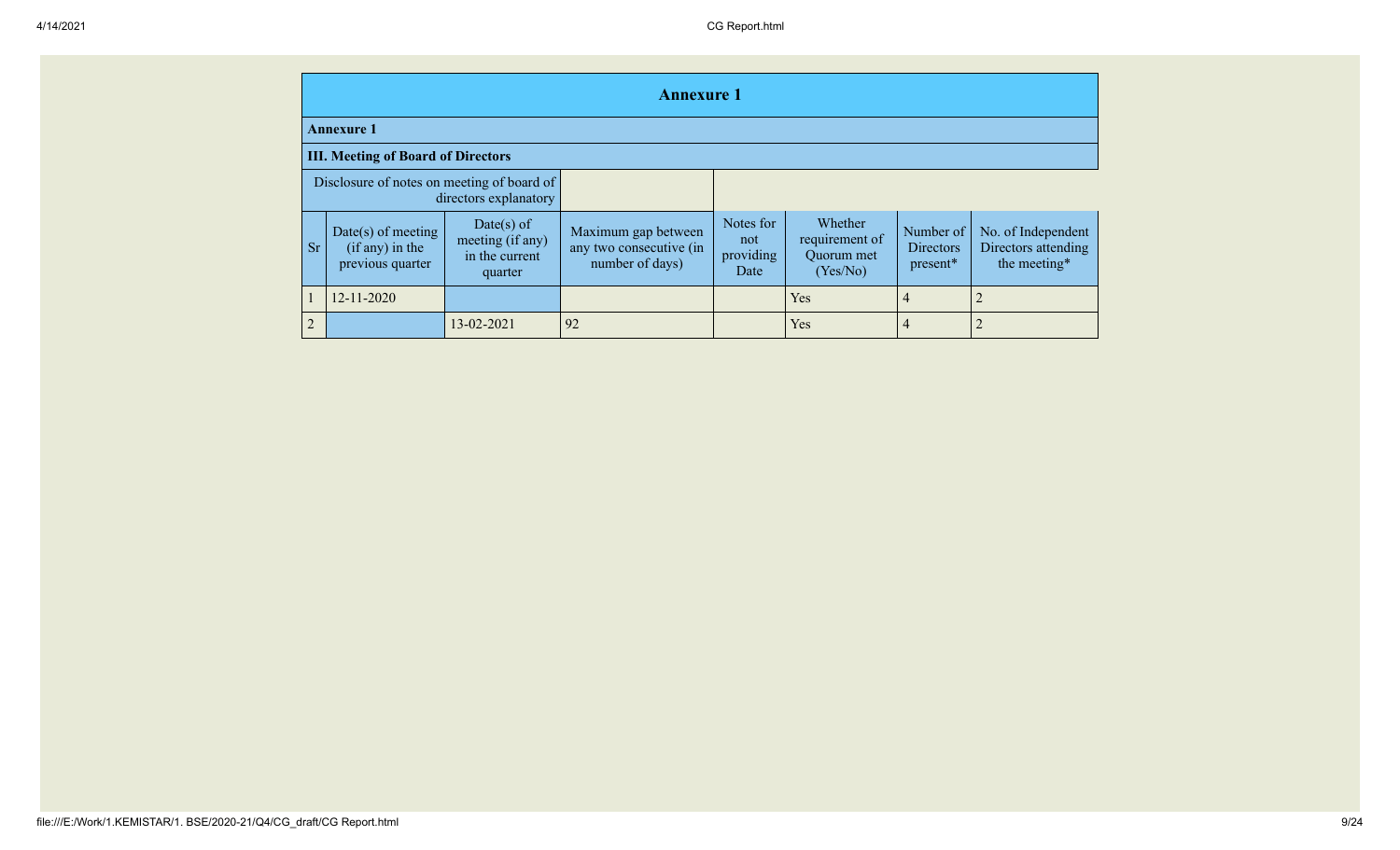|                | <b>Annexure 1</b>                                        |                                                                                                          |                                                                      |                               |                                       |                                                        |                                              |                                                                        |  |  |  |
|----------------|----------------------------------------------------------|----------------------------------------------------------------------------------------------------------|----------------------------------------------------------------------|-------------------------------|---------------------------------------|--------------------------------------------------------|----------------------------------------------|------------------------------------------------------------------------|--|--|--|
|                | <b>IV. Meeting of Committees</b>                         |                                                                                                          |                                                                      |                               |                                       |                                                        |                                              |                                                                        |  |  |  |
|                | Disclosure of notes on meeting of committees explanatory |                                                                                                          |                                                                      |                               |                                       |                                                        |                                              |                                                                        |  |  |  |
| <b>Sr</b>      | Name of<br>Committee                                     | Date(s) of meeting (Enter<br>dates of Previous quarter and<br>Current quarter in<br>chronological order) | Maximum gap<br>between any two<br>consecutive (in<br>number of days) | Name of<br>other<br>committee | Reson for<br>not<br>providing<br>date | Whether<br>requirement<br>of Quorum<br>met<br>(Yes/No) | Number<br>of<br><b>Directors</b><br>present* | No. of<br>Independent<br><b>Directors</b><br>attending the<br>meeting* |  |  |  |
|                | Audit<br>Committee                                       | $12 - 11 - 2020$                                                                                         |                                                                      |                               |                                       | Yes                                                    | 3                                            | $\overline{2}$                                                         |  |  |  |
| $\overline{2}$ | Audit<br>Committee                                       | 13-02-2021                                                                                               | 92                                                                   |                               |                                       | Yes                                                    | 3                                            | $\overline{2}$                                                         |  |  |  |
| 3              | Stakeholders<br>Relationship<br>Committee                | 12-11-2020                                                                                               |                                                                      |                               |                                       | Yes                                                    | 3                                            | $\overline{2}$                                                         |  |  |  |
| 4              | <b>Stakeholders</b><br>Relationship<br>Committee         | 13-02-2021                                                                                               | 92                                                                   |                               |                                       | Yes                                                    | 3                                            | $\overline{2}$                                                         |  |  |  |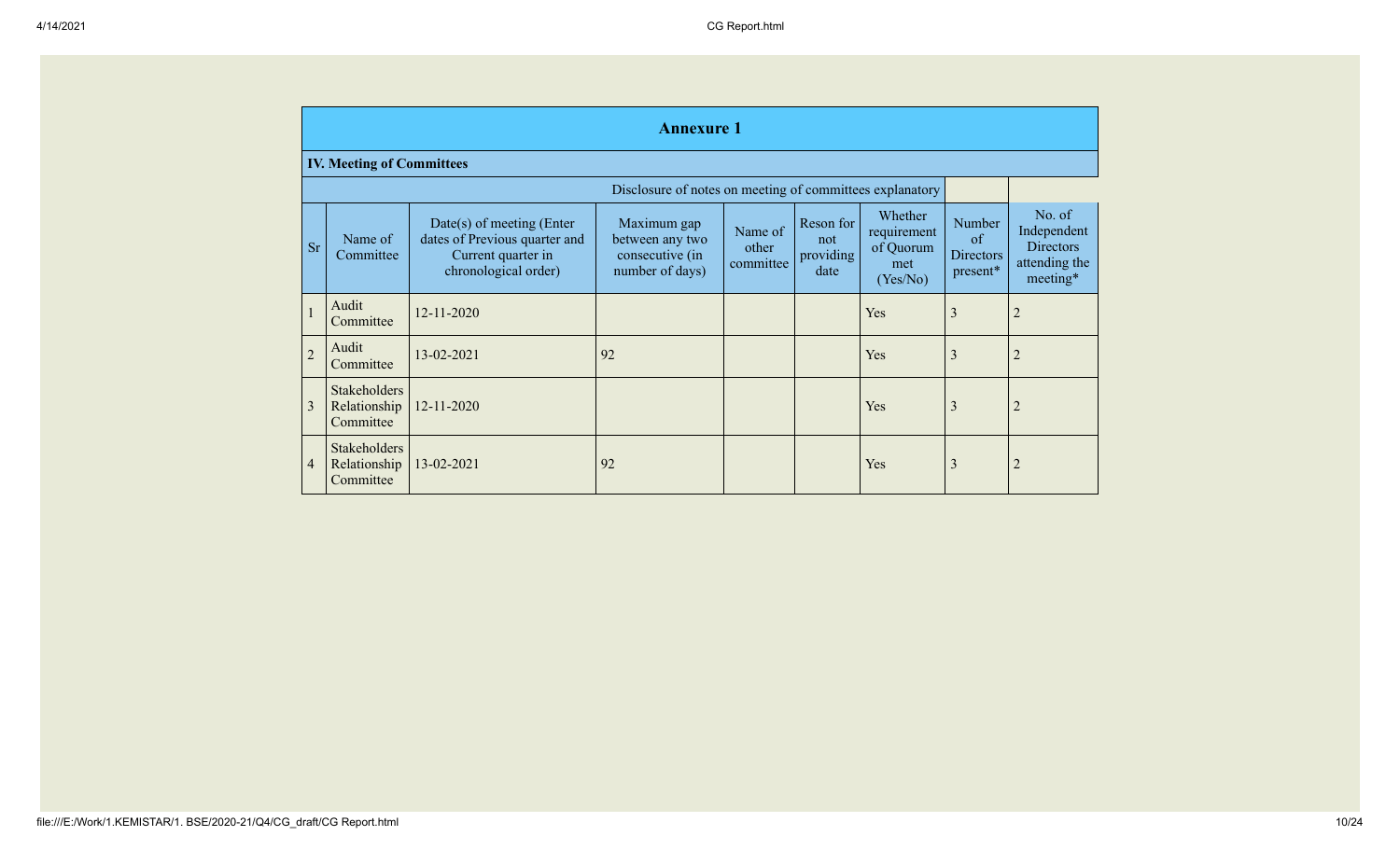| <b>Annexure 1</b>                                                                                         |                                                                    |  |  |  |  |  |  |  |
|-----------------------------------------------------------------------------------------------------------|--------------------------------------------------------------------|--|--|--|--|--|--|--|
| <b>V. Related Party Transactions</b>                                                                      |                                                                    |  |  |  |  |  |  |  |
| Subject                                                                                                   | If status is "No" details of non-<br>compliance may be given here. |  |  |  |  |  |  |  |
| Whether prior approval of audit committee obtained                                                        | Yes                                                                |  |  |  |  |  |  |  |
| Whether shareholder approval obtained for material RPT                                                    | <b>NA</b>                                                          |  |  |  |  |  |  |  |
| Whether details of RPT entered into pursuant to omnibus approval<br>have been reviewed by Audit Committee | Yes                                                                |  |  |  |  |  |  |  |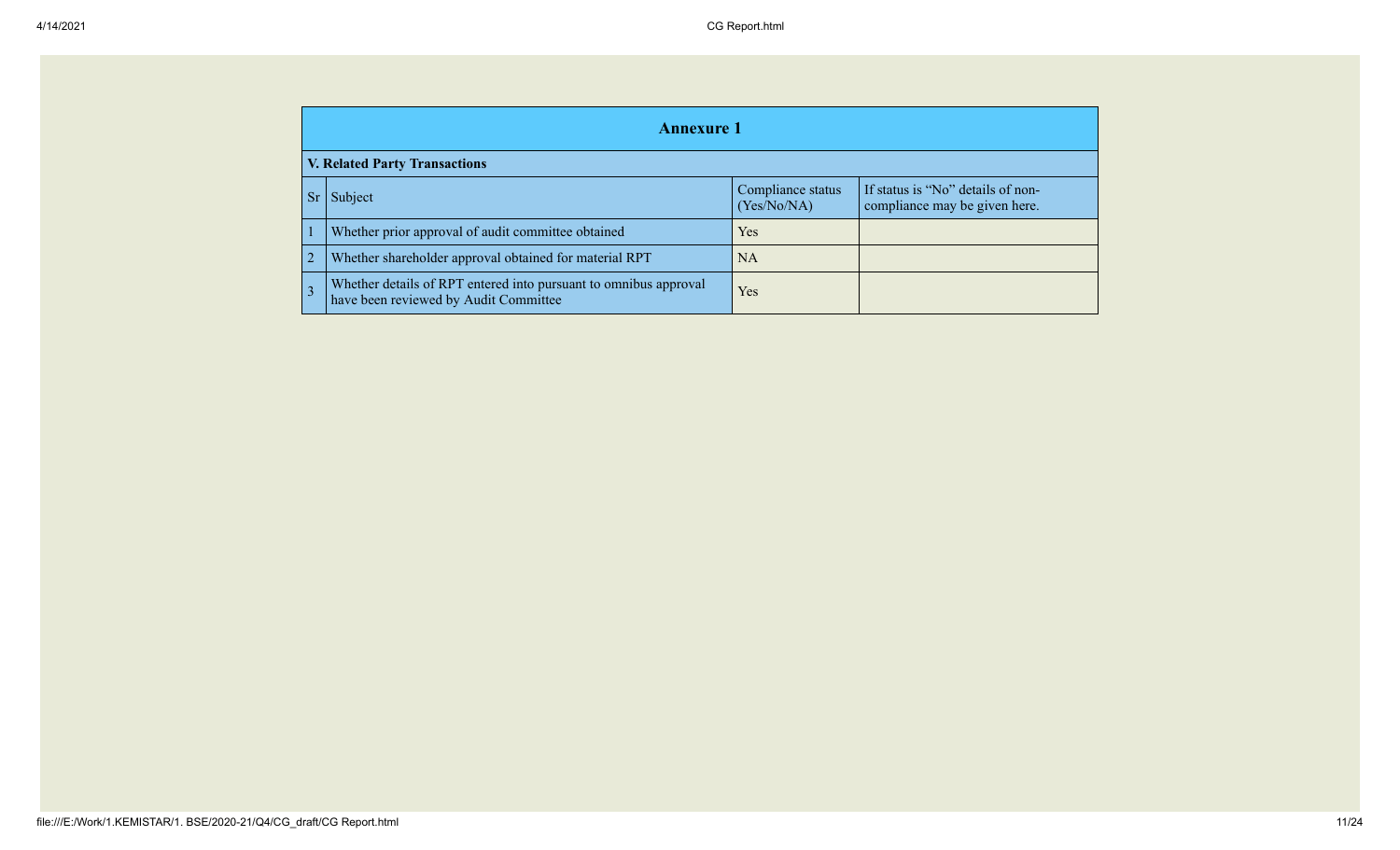|                | <b>Annexure 1</b>                                                                                                                                                                                               |                               |  |  |  |  |  |  |  |  |
|----------------|-----------------------------------------------------------------------------------------------------------------------------------------------------------------------------------------------------------------|-------------------------------|--|--|--|--|--|--|--|--|
|                | <b>VI.</b> Affirmations                                                                                                                                                                                         |                               |  |  |  |  |  |  |  |  |
| <sub>Sr</sub>  | Subject                                                                                                                                                                                                         | Compliance<br>status (Yes/No) |  |  |  |  |  |  |  |  |
|                | The composition of Board of Directors is in terms of SEBI (Listing obligations and disclosure requirements)<br>Regulations, 2015                                                                                | Yes                           |  |  |  |  |  |  |  |  |
| $\overline{2}$ | The composition of the following committees is in terms of SEBI(Listing obligations and disclosure requirements)<br>Regulations, 2015 a. Audit Committee                                                        | Yes                           |  |  |  |  |  |  |  |  |
| $\mathbf{3}$   | The composition of the following committees is in terms of SEBI(Listing obligations and disclosure requirements)<br>Regulations, 2015. b. Nomination & remuneration committee                                   | Yes                           |  |  |  |  |  |  |  |  |
| 4              | The composition of the following committees is in terms of SEBI(Listing obligations and disclosure requirements)<br>Regulations, 2015. c. Stakeholders relationship committee                                   | Yes                           |  |  |  |  |  |  |  |  |
| 5              | The composition of the following committees is in terms of SEBI(Listing obligations and disclosure requirements)<br>Regulations, 2015. d. Risk management committee (applicable to the top 500 listed entities) | <b>NA</b>                     |  |  |  |  |  |  |  |  |
| 6              | The committee members have been made aware of their powers, role and responsibilities as specified in SEBI<br>Yes<br>(Listing obligations and disclosure requirements) Regulations, 2015.                       |                               |  |  |  |  |  |  |  |  |
|                | The meetings of the board of directors and the above committees have been conducted in the manner as specified in<br>SEBI (Listing obligations and disclosure requirements) Regulations, 2015.                  | Yes                           |  |  |  |  |  |  |  |  |
| 8              | This report and/or the report submitted in the previous quarter has been placed before Board of Directors.                                                                                                      | Yes                           |  |  |  |  |  |  |  |  |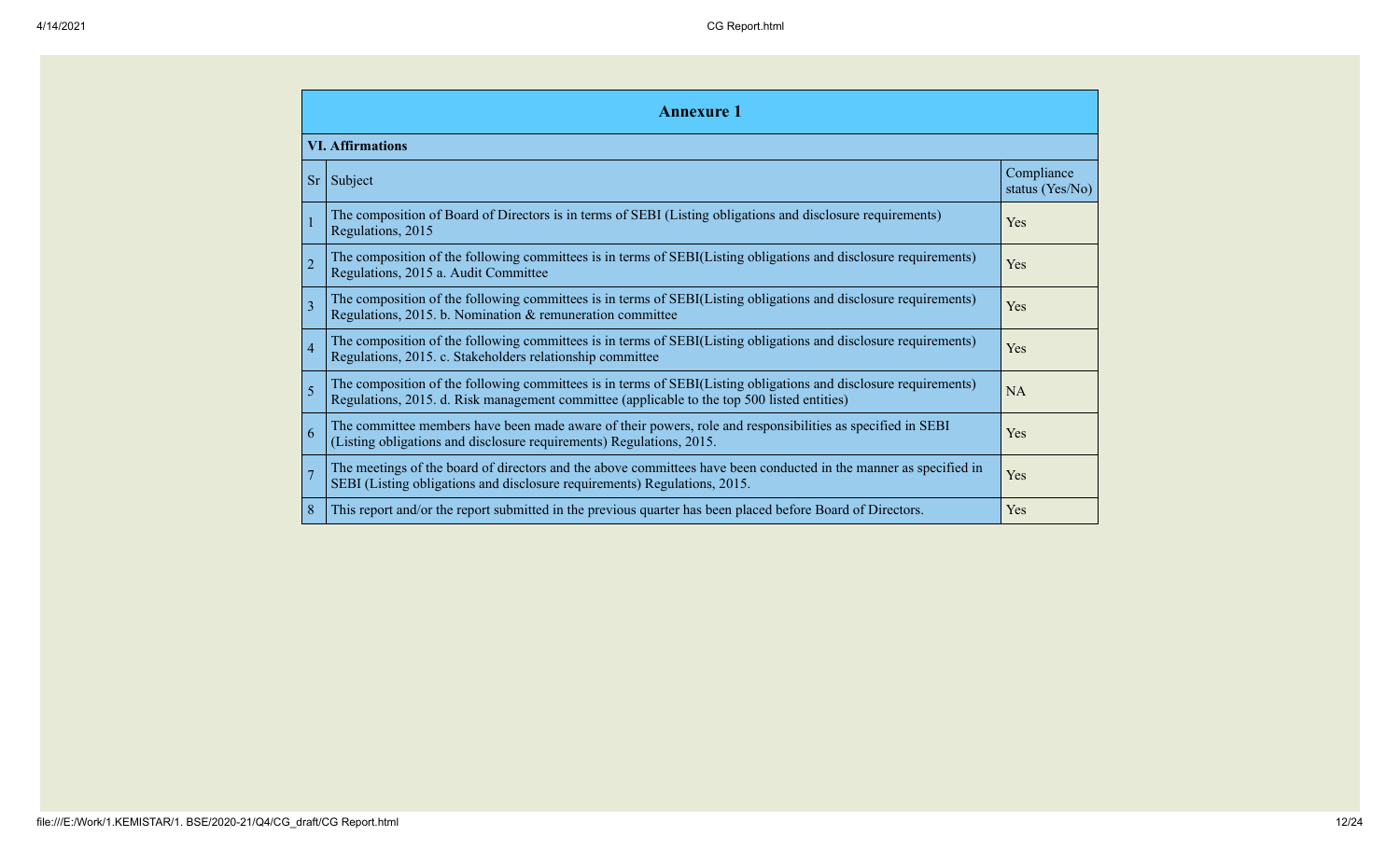| <b>Annexure 1</b> |           |                   |                          |
|-------------------|-----------|-------------------|--------------------------|
|                   | <b>Sr</b> | Subject           | Compliance status        |
|                   |           | Name of signatory | <b>KETANKUMAR PATEL</b>  |
|                   |           | Designation       | <b>Managing Director</b> |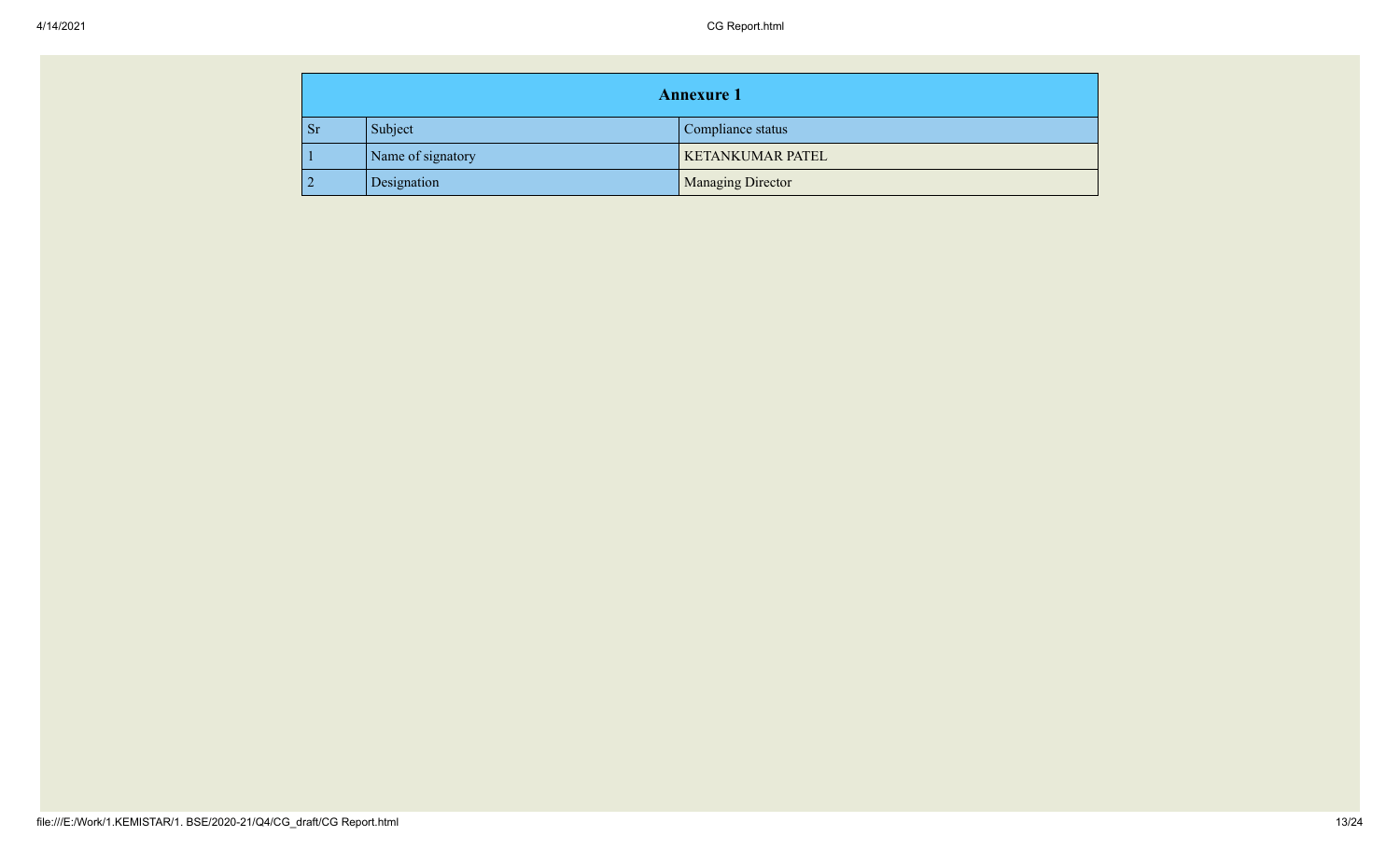|                | <b>Annexure II</b>                                                         |                                  |                                                                                                                 |                 |  |
|----------------|----------------------------------------------------------------------------|----------------------------------|-----------------------------------------------------------------------------------------------------------------|-----------------|--|
|                |                                                                            |                                  | Annexure II to be submitted by listed entity at the end of the financial year (for the whole of financial year) |                 |  |
|                | I. Disclosure on website in terms of Listing Regulations                   |                                  |                                                                                                                 |                 |  |
| <b>Sr</b>      | Item                                                                       | Compliance status<br>(Yes/No/NA) | If status is "No" details of non-<br>compliance may be given here.                                              | Web address     |  |
| $\mathbf{1}$   | Details of business                                                        | Yes                              |                                                                                                                 | www.kemistar.in |  |
| $\overline{2}$ | Terms and conditions of appointment of<br>independent directors            | Yes                              |                                                                                                                 | www.kemistar.in |  |
| $\overline{3}$ | Composition of various committees of board of<br>directors                 | Yes                              |                                                                                                                 | www.kemistar.in |  |
| $\overline{4}$ | Code of conduct of board of directors and senior<br>management personnel   | Yes                              |                                                                                                                 | www.kemistar.in |  |
| 5              | Details of establishment of vigil mechanism/<br>Whistle Blower policy      | Yes                              |                                                                                                                 | www.kemistar.in |  |
| 6              | Criteria of making payments to non-executive<br>directors                  | Yes                              |                                                                                                                 | www.kemistar.in |  |
| $\overline{7}$ | Policy on dealing with related party transactions                          | Yes                              |                                                                                                                 | www.kemistar.in |  |
| 8              | Policy for determining 'material' subsidiaries                             | Yes                              |                                                                                                                 | www.kemistar.in |  |
| $\mathbf Q$    | Details of familiarization programmes imparted<br>to independent directors | Yes                              |                                                                                                                 | www.kemistar.in |  |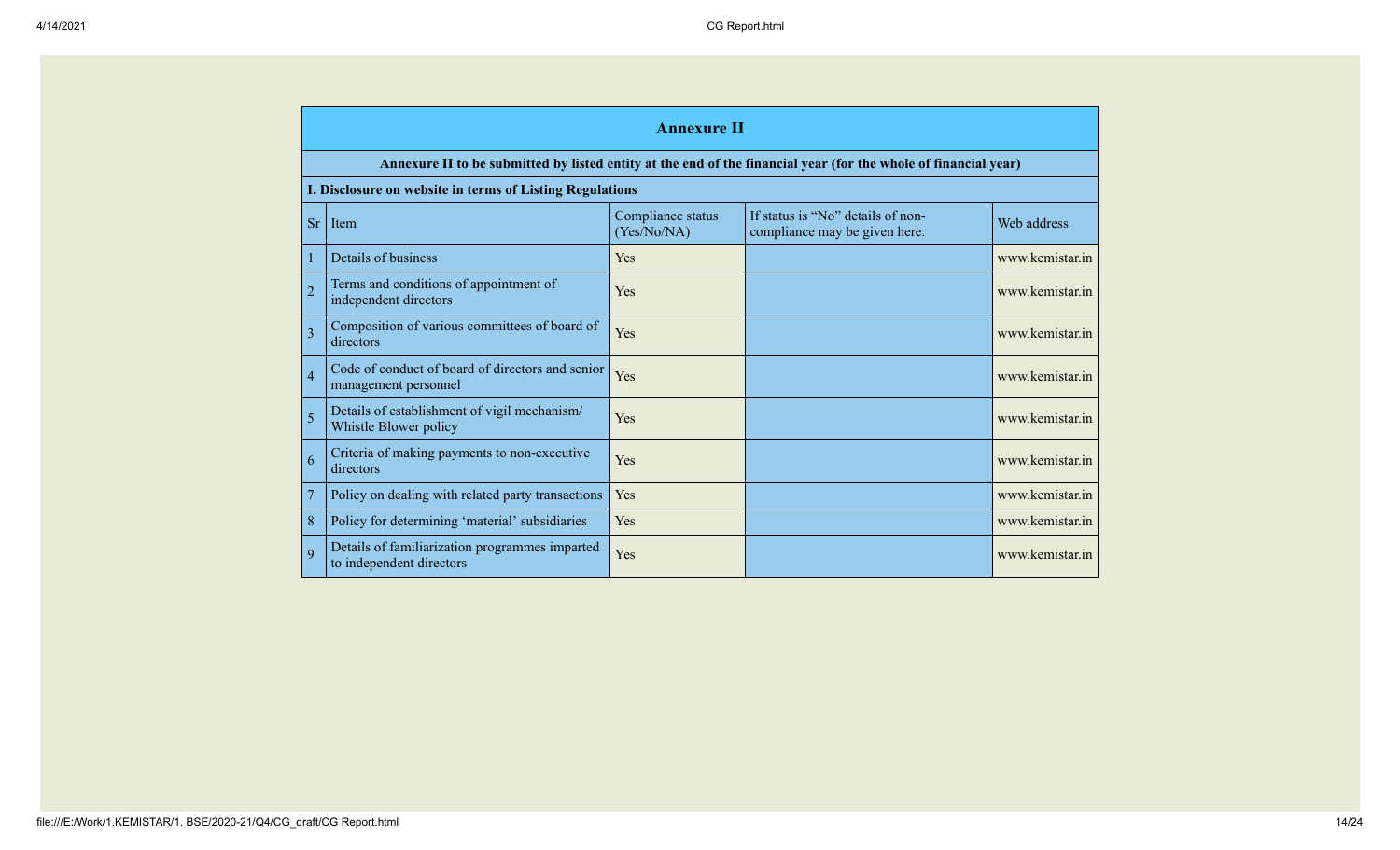|           | <b>Annexure II</b>                                                                                                                                                                           |                                     |                                                                      |                 |
|-----------|----------------------------------------------------------------------------------------------------------------------------------------------------------------------------------------------|-------------------------------------|----------------------------------------------------------------------|-----------------|
|           | Annexure II to be submitted by listed entity at the end of the financial year (for the whole of financial year)                                                                              |                                     |                                                                      |                 |
|           | I. Disclosure on website in terms of Listing Regulations                                                                                                                                     |                                     |                                                                      |                 |
| <b>Sr</b> | Item                                                                                                                                                                                         | Compliance<br>status<br>(Yes/No/NA) | If status is "No" details<br>of non-compliance may<br>be given here. | Web address     |
| 10        | Contact information of the designated officials of the listed entity who<br>are responsible for assisting and handling investor grievances                                                   | Yes                                 |                                                                      | www.kemistar.in |
| 11        | email address for grievance redressal and other relevant details                                                                                                                             | Yes                                 |                                                                      | www.kemistar.in |
| 12        | <b>Financial results</b>                                                                                                                                                                     | Yes                                 |                                                                      | www.kemistar.in |
| 13        | Shareholding pattern                                                                                                                                                                         | Yes                                 |                                                                      | www.kemistar.in |
| 14        | Details of agreements entered into with the media companies and/or<br>their associates                                                                                                       | NA                                  |                                                                      |                 |
| 15        | Schedule of analyst or institutional investor meet and presentations made<br>by the listed entity to analysts or institutional investors simultaneously<br>with submission to stock exchange | <b>NA</b>                           |                                                                      |                 |
| 16        | New name and the old name of the listed entity                                                                                                                                               | Yes                                 |                                                                      | www.kemistar.in |
| 17        | Advertisements as per regulation 47 (1)                                                                                                                                                      | Yes                                 |                                                                      | www.kemistar.in |
| 18        | Credit rating or revision in credit rating obtained                                                                                                                                          | NA                                  |                                                                      |                 |
| 19        | Separate audited financial statements of each subsidiary of the listed<br>entity in respect of a relevant financial year                                                                     | Yes                                 |                                                                      | www.kemistar.in |
| 20        | Whether company has provided information under separate section on<br>its website as per Regulation $46(2)$                                                                                  | Yes                                 |                                                                      | www.kemistar.in |
| 21        | Materiality Policy as per Regulation 30                                                                                                                                                      | Yes                                 |                                                                      | www.kemistar.in |
| 22        | Dividend Distribution policy as per Regulation 43A (as applicable)                                                                                                                           | NA                                  |                                                                      |                 |
| 23        | It is certified that these contents on the website of the listed entity are<br>correct                                                                                                       | Yes                                 |                                                                      | www.kemistar.in |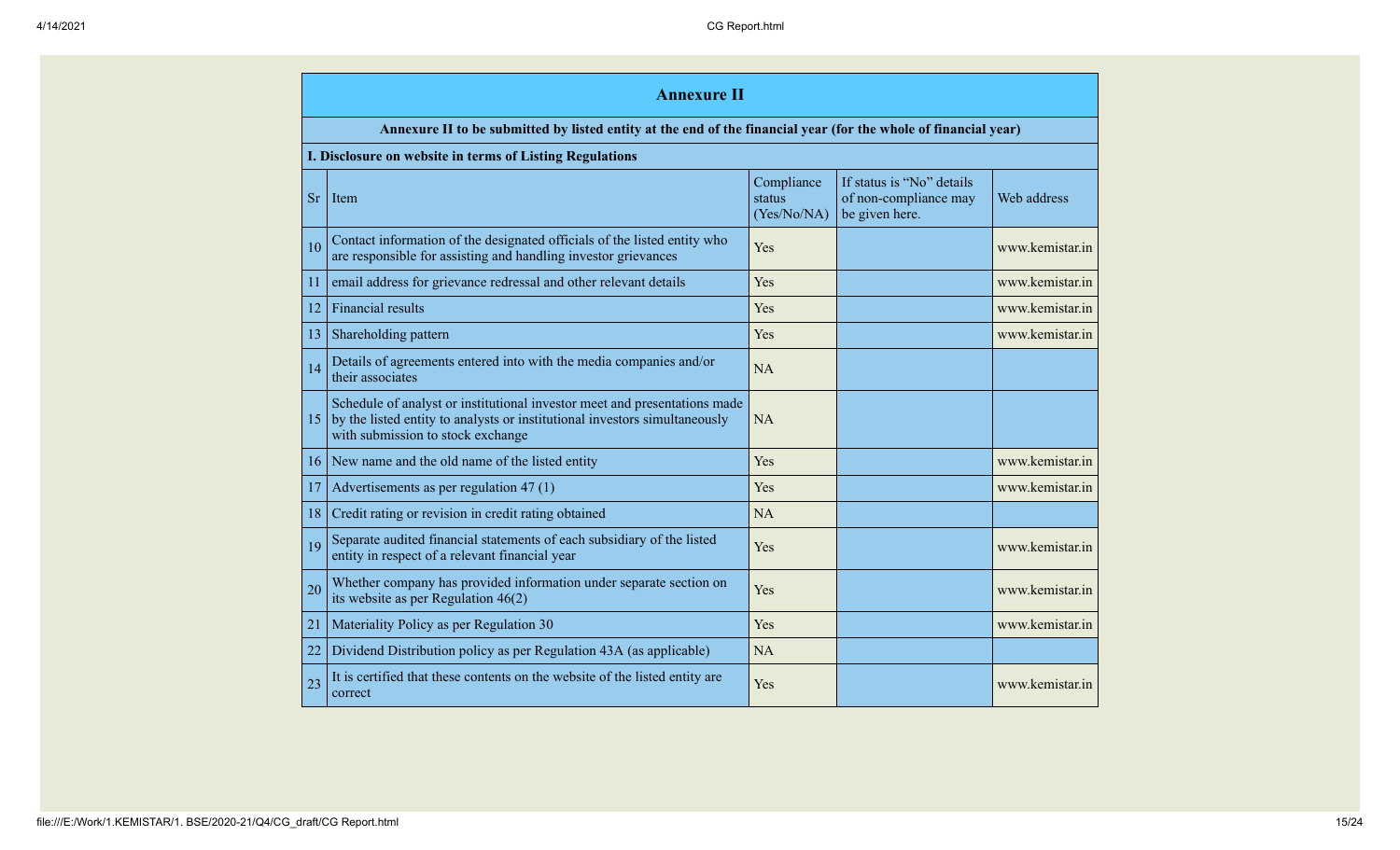|                | <b>Annexure II</b>                                                                                                   |                                |                                     |                                                                    |
|----------------|----------------------------------------------------------------------------------------------------------------------|--------------------------------|-------------------------------------|--------------------------------------------------------------------|
|                | <b>II. Annual Affirmations</b>                                                                                       |                                |                                     |                                                                    |
| <b>Sr</b>      | Particulars                                                                                                          | Regulation<br>Number           | Compliance<br>status<br>(Yes/No/NA) | If status is "No" details of non-<br>compliance may be given here. |
|                | Independent director(s) have been appointed in terms of<br>specified criteria of 'independence' and/or 'eligibility' | $16(1)(b)$ &<br>25(6)          | Yes                                 |                                                                    |
| $\overline{2}$ | Board composition                                                                                                    | 17(1),<br>$17(1A)$ &<br>17(1B) | Yes                                 |                                                                    |
| 3              | Meeting of Board of directors                                                                                        | 17(2)                          | Yes                                 |                                                                    |
| $\overline{4}$ | Quorum of Board meeting                                                                                              | 17(2A)                         | Yes                                 |                                                                    |
| 5              | <b>Review of Compliance Reports</b>                                                                                  | 17(3)                          | Yes                                 |                                                                    |
| 6              | Plans for orderly succession for appointments                                                                        | 17(4)                          | Yes                                 |                                                                    |
| $\overline{7}$ | Code of Conduct                                                                                                      | 17(5)                          | Yes                                 |                                                                    |
| 8              | Fees/compensation                                                                                                    | 17(6)                          | Yes                                 |                                                                    |
| 9              | Minimum Information                                                                                                  | 17(7)                          | Yes                                 |                                                                    |
| 10             | <b>Compliance Certificate</b>                                                                                        | 17(8)                          | Yes                                 |                                                                    |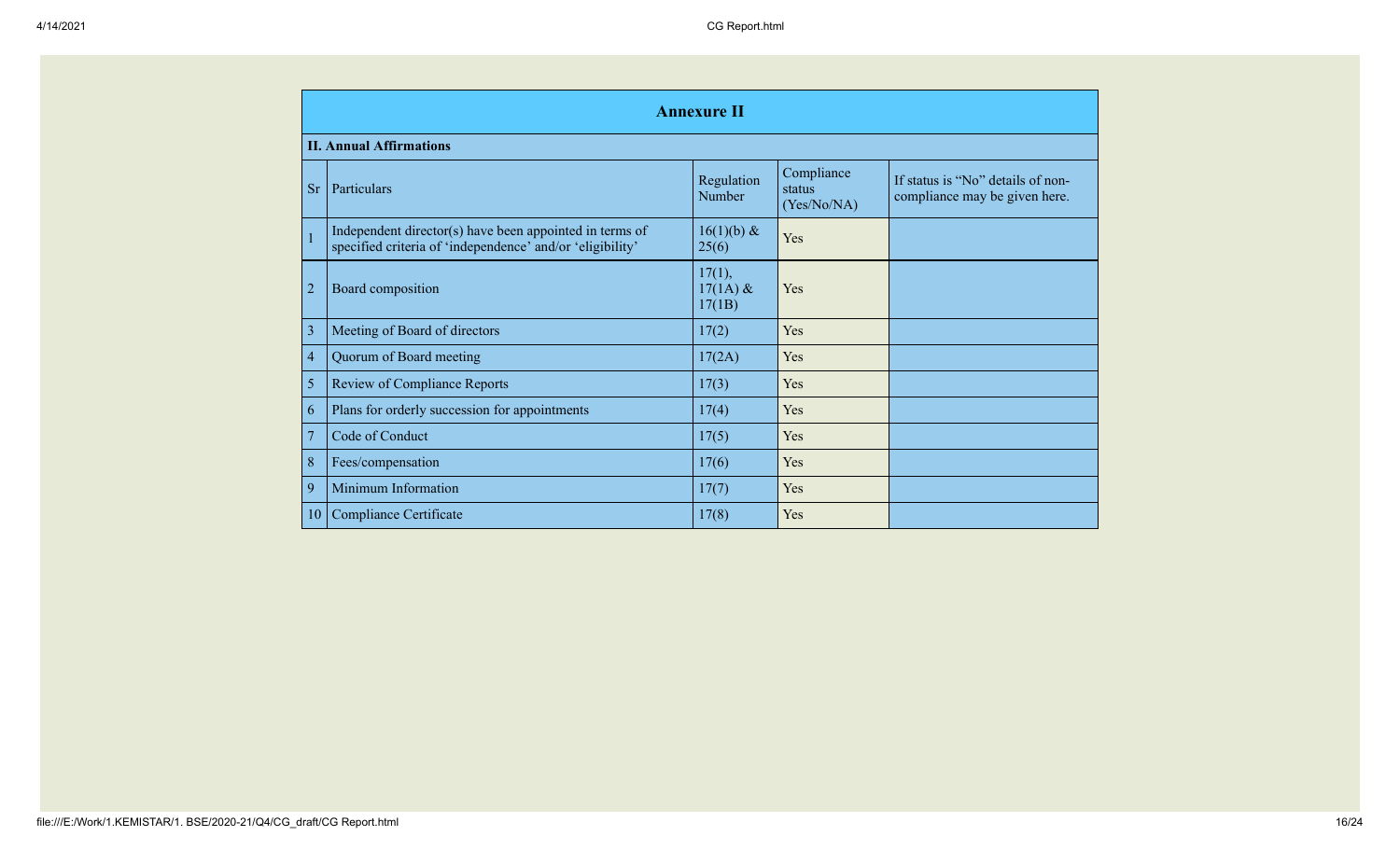|           | <b>Annexure II</b>                                          |                            |                                  |                                                                   |
|-----------|-------------------------------------------------------------|----------------------------|----------------------------------|-------------------------------------------------------------------|
|           | <b>II. Annual Affirmations</b>                              |                            |                                  |                                                                   |
| <b>Sr</b> | Particulars                                                 | Regulation<br>Number       | Compliance status<br>(Yes/No/NA) | If status is "No" details of non-compliance<br>may be given here. |
| 11        | Risk Assessment & Management                                | 17(9)                      | NA                               |                                                                   |
| 12        | Performance Evaluation of Independent<br><b>Directors</b>   | 17(10)                     | Yes                              |                                                                   |
| 13        | Recommendation of Board                                     | 17(11)                     | <b>Yes</b>                       |                                                                   |
| 14        | Maximum number of Directorships                             | 17A                        | <b>Yes</b>                       |                                                                   |
| 15        | <b>Composition of Audit Committee</b>                       | 18(1)                      | Yes                              |                                                                   |
| 16        | Meeting of Audit Committee                                  | 18(2)                      | Yes                              |                                                                   |
| 17        | Composition of nomination & remuneration<br>committee       | 19(1) & (2)                | Yes                              |                                                                   |
| 18        | Quorum of Nomination and Remuneration<br>Committee meeting  | 19(2A)                     | Yes                              |                                                                   |
| 19        | Meeting of Nomination and Remuneration<br>Committee         | 19(3A)                     | Yes                              |                                                                   |
| 20        | <b>Composition of Stakeholder Relationship</b><br>Committee | $20(1), 20(2)$ &<br>20(2A) | Yes                              |                                                                   |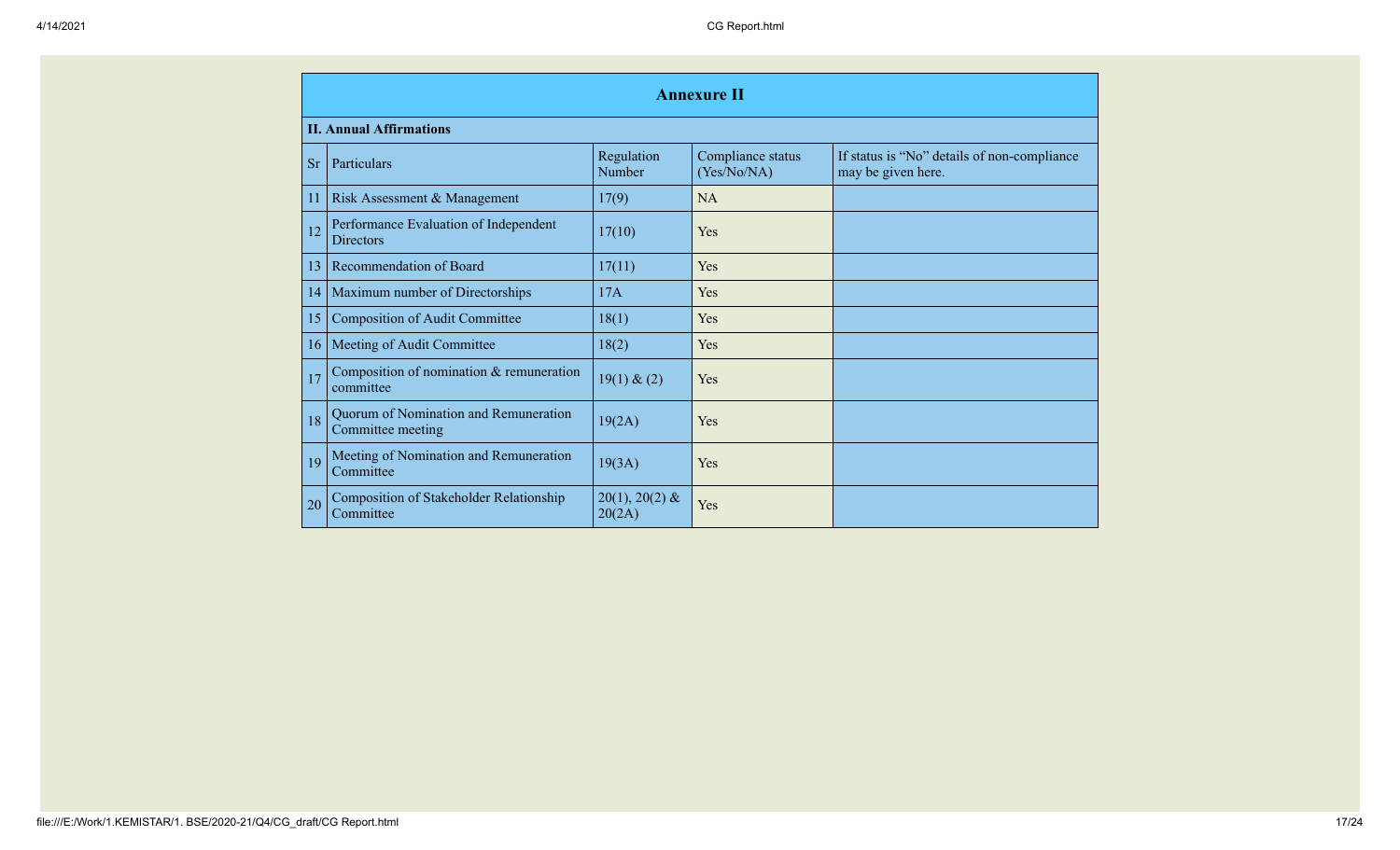|           | <b>Annexure II</b>                                                                     |                                 |                                  |                                                                    |  |
|-----------|----------------------------------------------------------------------------------------|---------------------------------|----------------------------------|--------------------------------------------------------------------|--|
|           | <b>II. Annual Affirmations</b>                                                         |                                 |                                  |                                                                    |  |
| <b>Sr</b> | Particulars                                                                            | Regulation<br>Number            | Compliance status<br>(Yes/No/NA) | If status is "No" details of non-<br>compliance may be given here. |  |
| 21        | Meeting of Stakeholders Relationship Committee                                         | 20(3A)                          | Yes                              |                                                                    |  |
| 22        | Composition and role of risk management<br>committee                                   | 21(1), (2), (3), (4)            | <b>NA</b>                        |                                                                    |  |
| 23        | Meeting of Risk Management Committee                                                   | 21(3A)                          | <b>NA</b>                        |                                                                    |  |
| 24        | Vigil Mechanism                                                                        | 22                              | Yes                              |                                                                    |  |
| 25        | Policy for related party Transaction                                                   | 23(1),(1A),(5),<br>(6)(7) & (8) | Yes                              |                                                                    |  |
| 26        | Prior or Omnibus approval of Audit Committee for<br>all related party transactions     | 23(2), (3)                      | Yes                              |                                                                    |  |
| 27        | Approval for material related party transactions                                       | 23(4)                           | Yes                              |                                                                    |  |
| 28        | Disclosure of related party transactions on<br>consolidated basis                      | 23(9)                           | Yes                              |                                                                    |  |
| 29        | Composition of Board of Directors of unlisted<br>material Subsidiary                   | 24(1)                           | Yes                              |                                                                    |  |
| 30        | Other Corporate Governance requirements with<br>respect to subsidiary of listed entity | 24(2), (3), (4), (5)<br>$\&(6)$ | Yes                              |                                                                    |  |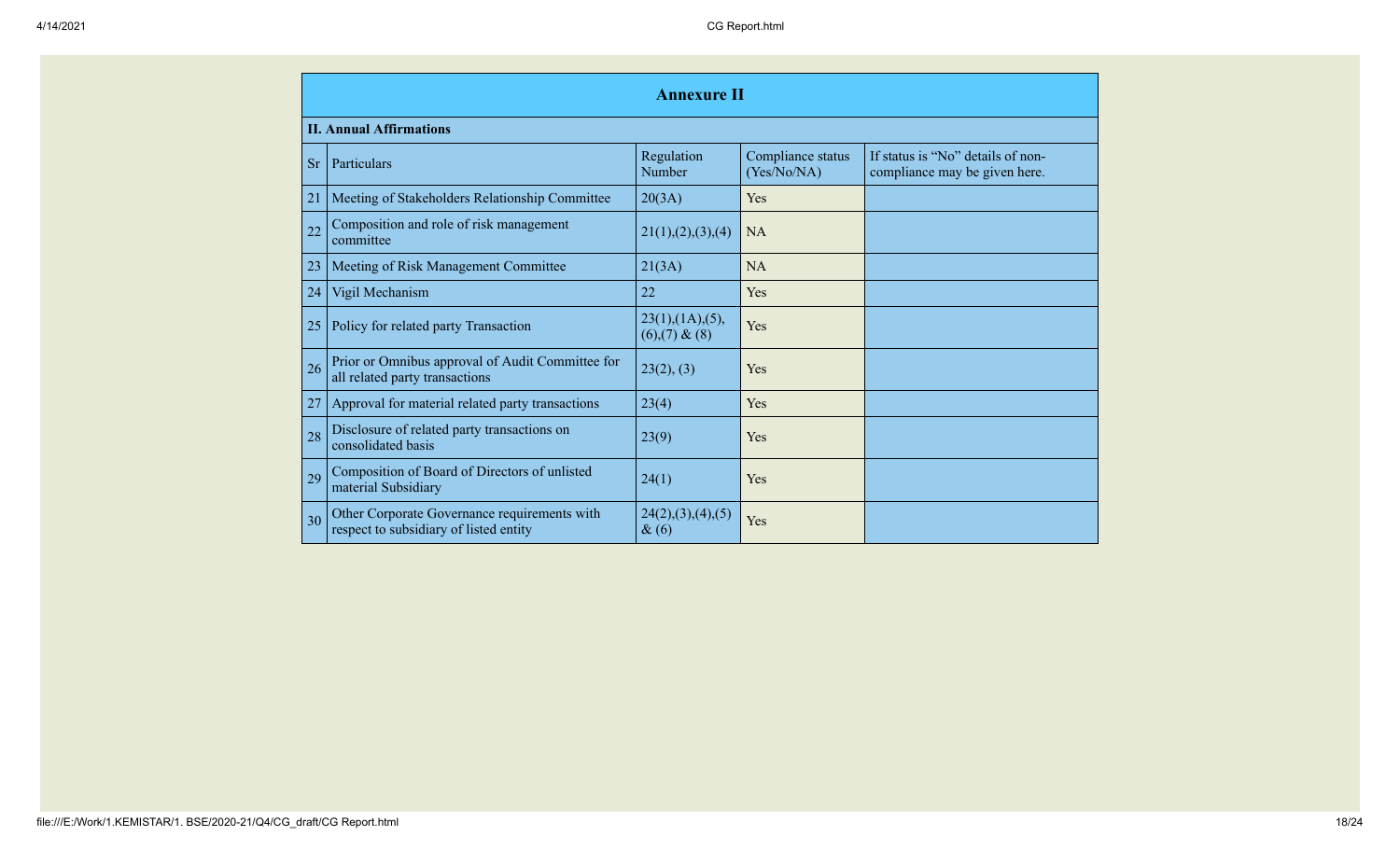|           | <b>Annexure II</b>                                                                                                   |                      |                                     |                                                                    |
|-----------|----------------------------------------------------------------------------------------------------------------------|----------------------|-------------------------------------|--------------------------------------------------------------------|
|           | <b>II. Annual Affirmations</b>                                                                                       |                      |                                     |                                                                    |
| <b>Sr</b> | Particulars                                                                                                          | Regulation<br>Number | Compliance<br>status<br>(Yes/No/NA) | If status is "No" details of non-<br>compliance may be given here. |
| 31        | Annual Secretarial Compliance Report                                                                                 | 24(A)                | Yes                                 |                                                                    |
| 32        | Alternate Director to Independent Director                                                                           | 25(1)                | Yes                                 |                                                                    |
| 33        | Maximum Tenure                                                                                                       | 25(2)                | Yes                                 |                                                                    |
| 34        | Meeting of independent directors                                                                                     | $25(3)$ &<br>(4)     | Yes                                 |                                                                    |
| 35        | Familiarization of independent directors                                                                             | 25(7)                | Yes                                 |                                                                    |
| 36        | Declaration from Independent Director                                                                                | $25(8)$ &<br>(9)     | Yes                                 |                                                                    |
| 37        | D & O Insurance for Independent Directors                                                                            | 25(10)               | <b>NA</b>                           |                                                                    |
| 38        | Memberships in Committees                                                                                            | 26(1)                | Yes                                 |                                                                    |
| 39        | Affirmation with compliance to code of conduct from members of<br>Board of Directors and Senior management personnel | 26(3)                | Yes                                 |                                                                    |
| 40        | Disclosure of Shareholding by Non-Executive Directors                                                                | 26(4)                | Yes                                 |                                                                    |
| 41        | Policy with respect to Obligations of directors and senior<br>management                                             | $26(2)$ &<br>26(5)   | Yes                                 |                                                                    |
|           | Any other information to be provided - Add Notes                                                                     |                      |                                     |                                                                    |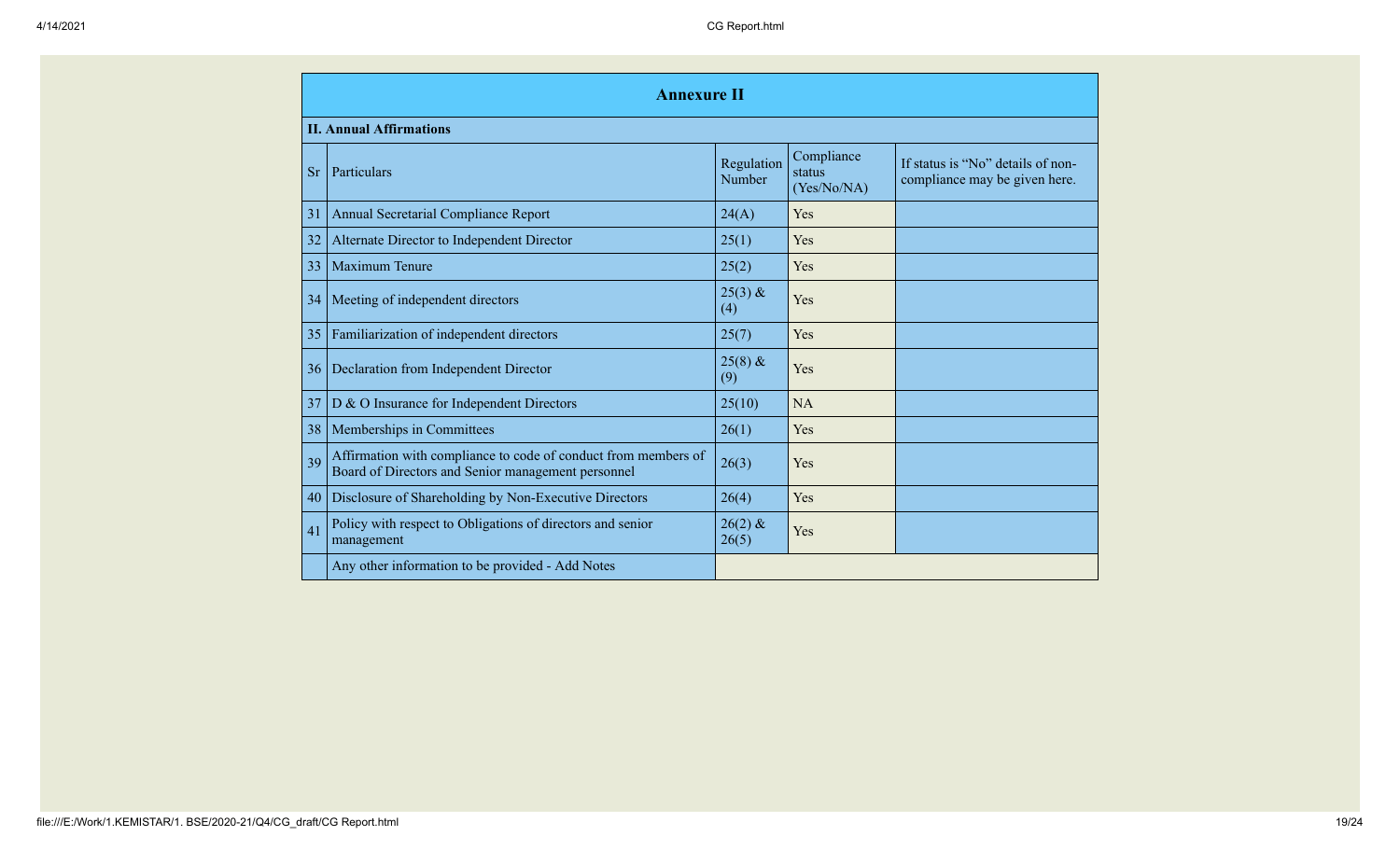| <b>Annexure II</b> |                   |                          |
|--------------------|-------------------|--------------------------|
|                    | Name of signatory | <b>KETANKUMAR PATEL</b>  |
|                    | Designation       | <b>Managing Director</b> |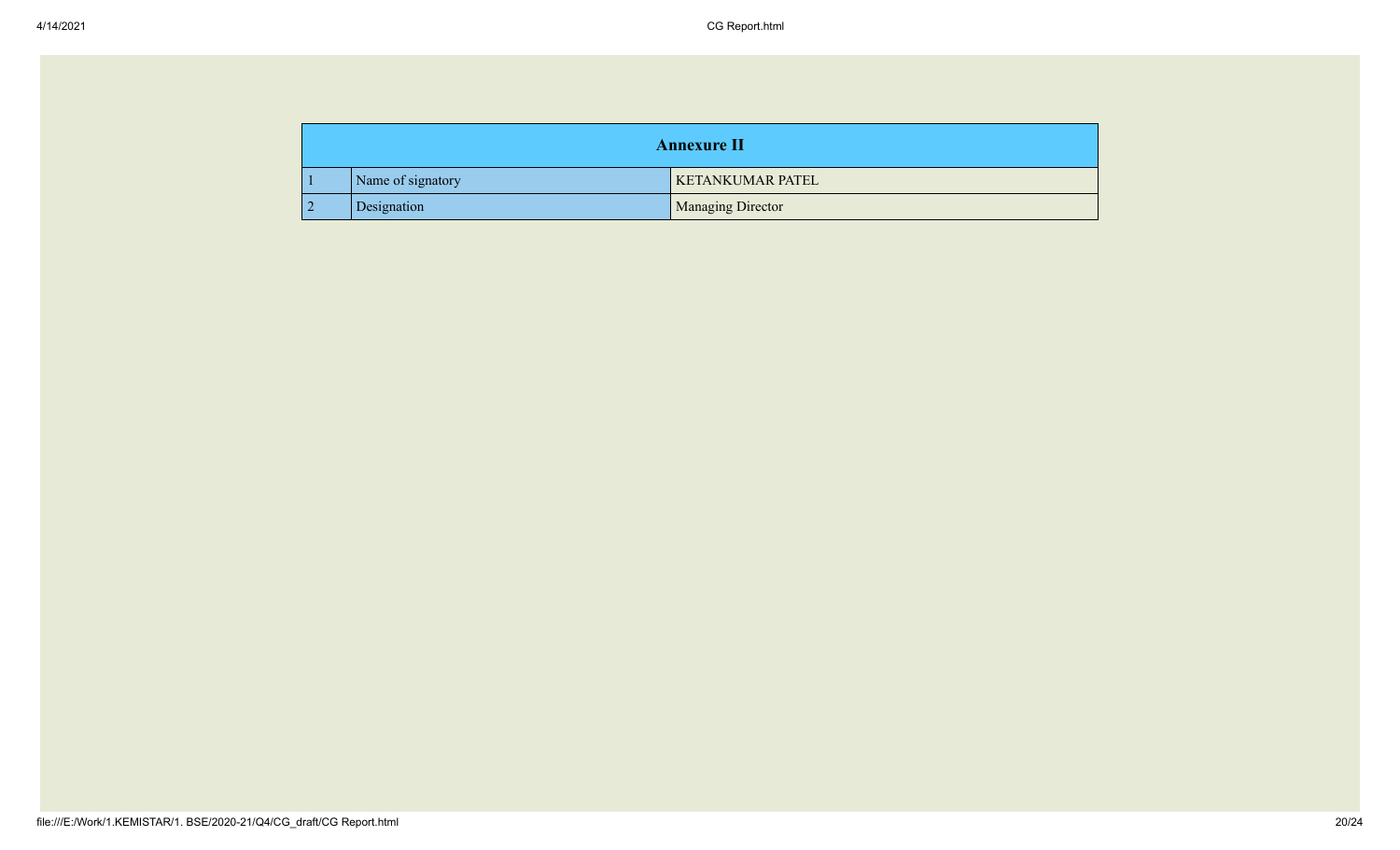|  | <b>Annexure II</b>                                                                                                                                                    |     |  |  |
|--|-----------------------------------------------------------------------------------------------------------------------------------------------------------------------|-----|--|--|
|  | <b>III.</b> Affirmations                                                                                                                                              |     |  |  |
|  | <b>Compliance status</b><br><b>Particulars</b><br>(Yes/No/NA)                                                                                                         |     |  |  |
|  | The Listed Entity has approved Material Subsidiary Policy and the Corporate Governance requirements with<br>respect to subsidiary of Listed Entity have been complied | Yes |  |  |
|  | Any other information to be provided                                                                                                                                  |     |  |  |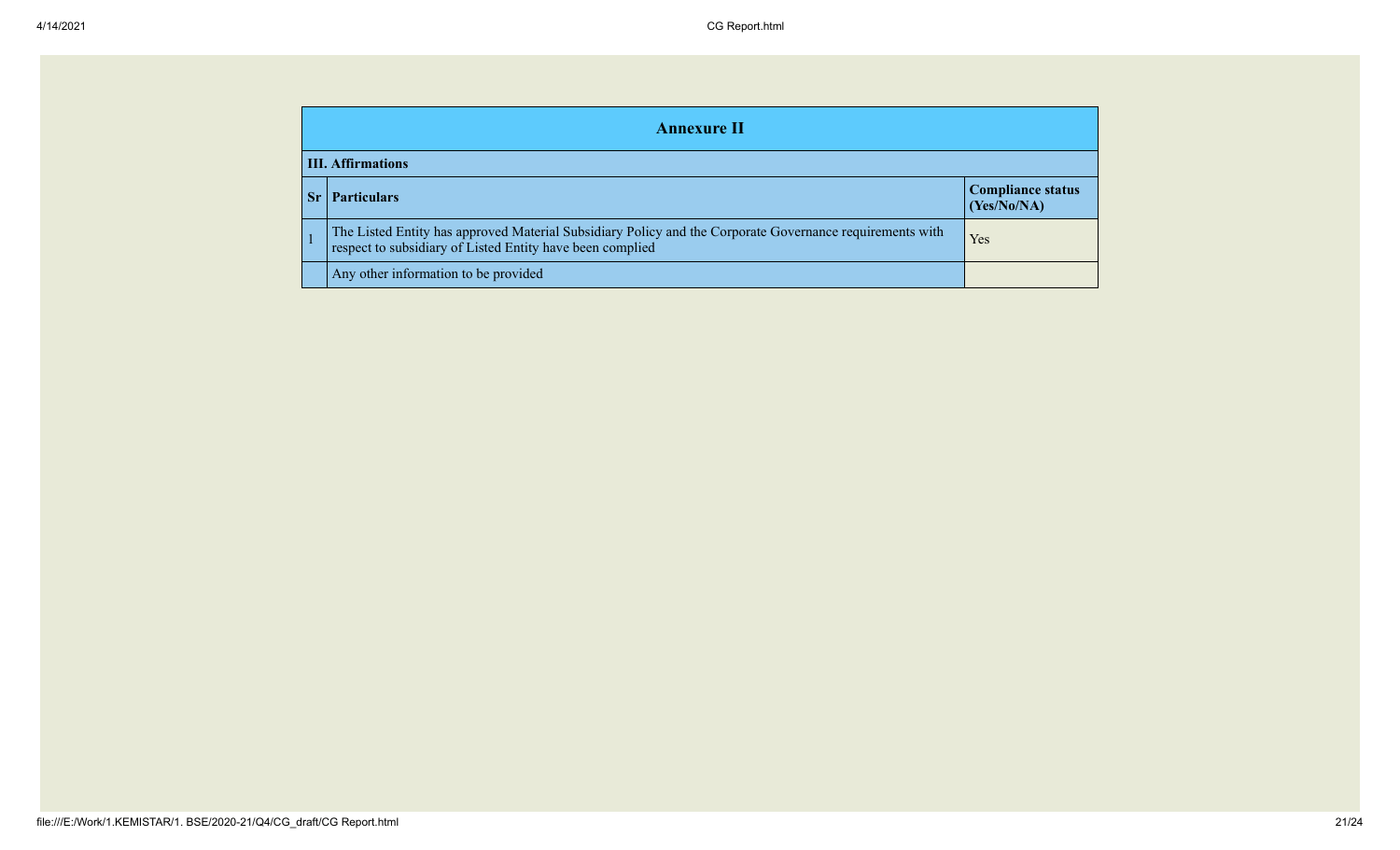| <b>Annexure II</b> |                   |                          |
|--------------------|-------------------|--------------------------|
|                    | Name of signatory | <b>KETANKUMAR PATEL</b>  |
|                    | Designation       | <b>Managing Director</b> |